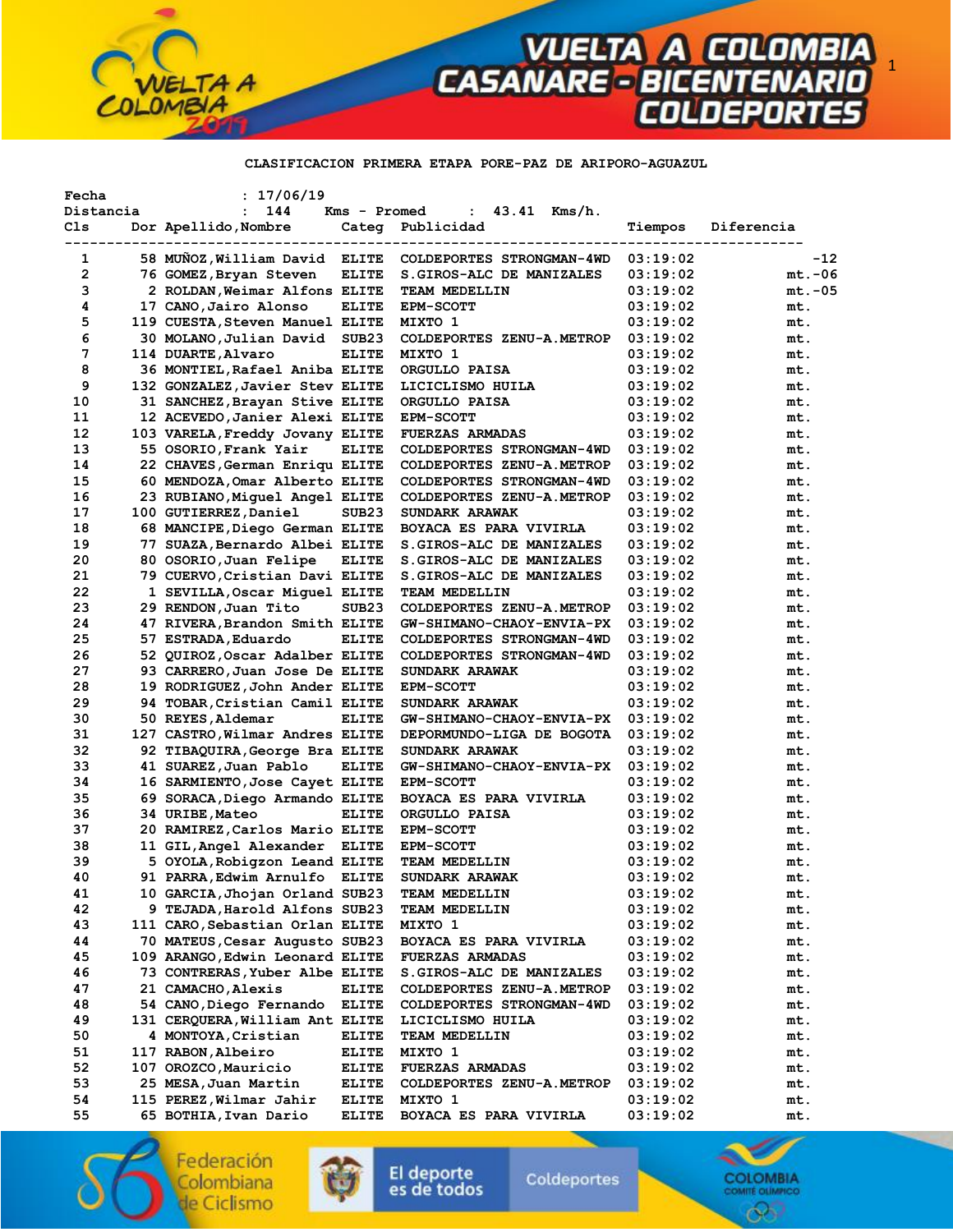

### **CLASIFICACION PRIMERA ETAPA PORE-PAZ DE ARIPORO-AGUAZUL**

| Fecha<br>Distancia | : 17/06/19<br>144<br>$\ddot{\phantom{a}}$                 | Kms - Promed      | 43.41 Kms/h.<br>$\mathbf{L}$                              |                      |            |
|--------------------|-----------------------------------------------------------|-------------------|-----------------------------------------------------------|----------------------|------------|
| Cls                | Dor Apellido, Nombre                                      |                   | Categ Publicidad                                          | Tiempos              | Diferencia |
| 56                 | 142 DIAZ, Edison Javier                                   | <b>ELITE</b>      | TEAM SAITEL ECUADOR                                       | 03:19:02             | mt.        |
| 57                 | 44 LAVERDE, Luis Felipe ELITE                             |                   | GW-SHIMANO-CHAOY-ENVIA-PX 03:19:02                        |                      | mt.        |
| 58                 | 15 CARVAJAL, Edwin Andre ELITE                            |                   | <b>EPM-SCOTT</b>                                          | 03:19:02             | mt.        |
| 59                 | 84 IGUAVITA, Jhon Ricard SUB23                            |                   | EBSA E. ENERGIA DE BOYACA                                 | 03:19:02             | mt.        |
| 60                 | 126 PACHON, Oscar Maurici ELITE                           |                   | DEPORMUNDO-LIGA DE BOGOTA                                 | 03:19:02             | mt.        |
| 61                 | 8 BELTRAN, Edward Alexa ELITE                             |                   | TEAM MEDELLIN                                             | 03:19:02             | mt.        |
| 62                 | 27 SARMIENTO, Johnatan F ELITE                            |                   | COLDEPORTES ZENU-A.METROP                                 | 03:19:02             | mt.        |
| 63                 | 51 CALA, Aristobulo                                       | <b>ELITE</b>      | COLDEPORTES STRONGMAN-4WD                                 | 03:19:02             | mt.        |
| 64                 | 37 CHAPARRO, Didier Alon ELITE                            |                   | ORGULLO PAISA                                             | 03:19:02             | mt.        |
| 65                 | 49 CASTRO, Jose Nicolas                                   | <b>ELITE</b>      | GW-SHIMANO-CHAOY-ENVIA-PX                                 | 03:19:02             | mt.        |
| 66                 | 13 MONTAÑA, Fredy Emir                                    | <b>ELITE</b>      | <b>EPM-SCOTT</b>                                          | 03:19:02             | mt.        |
| 67                 | 78 HOYOS, Juan Diego                                      | <b>ELITE</b>      | S.GIROS-ALC DE MANIZALES                                  | 03:19:02             | mt.        |
| 68                 | 72 OSPINA, Dalivier                                       | <b>ELITE</b>      | S.GIROS-ALC DE MANIZALES                                  | 03:19:02             | mt.        |
| 69                 | 118 PUIN, Marcos Giovany                                  | SUB <sub>23</sub> | MIXTO 1                                                   | 03:19:02             | mt.        |
| 70                 | 14 REYES, Miguel Angel                                    | <b>ELITE</b>      | <b>EPM-SCOTT</b>                                          | 03:19:02             | mt.        |
| 71                 | 66 CHAPARRO, Yeison Andr ELITE                            |                   | BOYACA ES PARA VIVIRLA                                    | 03:19:02             |            |
|                    |                                                           |                   |                                                           |                      | mt.        |
| 72                 | 121 JAMAICA, Javier Ernes ELITE                           |                   | DEPORMUNDO-LIGA DE BOGOTA                                 | 03:19:02             | mt.        |
| 73                 | 75 RUIZ, Alejandro                                        | <b>ELITE</b>      | S. GIROS-ALC DE MANIZALES                                 | 03:19:02             | mt.        |
| 74                 | 133 BERNAL, Jose Angel                                    | <b>ELITE</b>      | LICICLISMO HUILA                                          | 03:19:02             | mt.        |
| 75                 | 81 BAEZ, Esneyder Arley                                   | SUB <sub>23</sub> | EBSA E. ENERGIA DE BOYACA                                 | 03:19:02             | mt.        |
| 76                 | 116 GOMEZ, Alvaro Yamid                                   | <b>ELITE</b>      | MIXTO 1                                                   | 03:19:02             | mt.        |
| 77                 | 95 FUENTES, Fabian Camil SUB23                            |                   | SUNDARK ARAWAK                                            | 03:19:02             | mt.        |
| 78                 | 3 DUARTE, Fabio Andres                                    | <b>ELITE</b>      | <b>TEAM MEDELLIN</b>                                      | 03:19:02             | mt.        |
| 79                 | 26 MARTINEZ, Luis Miquel ELITE                            |                   | COLDEPORTES ZENU-A.METROP                                 | 03:19:02             | mt.        |
| 80                 | 18 ORDOÑEZ, Santiago                                      | SUB <sub>23</sub> | <b>EPM-SCOTT</b>                                          | 03:19:02             | mt.        |
| 81                 | 74 TABARES, Jordan Felip ELITE                            |                   | S. GIROS-ALC DE MANIZALES                                 | 03:19:02             | mt.        |
| 82<br>83           | 113 BUSTOS, Cristian Yesi SUB23<br>98 ROMERO, Ivan Felipe | SUB <sub>23</sub> | MIXTO 1                                                   | 03:19:02<br>03:19:02 | mt.<br>mt. |
| 84                 | 42 SERPA, Jose Rodolfo                                    | <b>ELITE</b>      | <b>SUNDARK ARAWAK</b><br><b>GW-SHIMANO-CHAOY-ENVIA-PX</b> | 03:19:02             | mt.        |
| 85                 | 86 MORENO, Elkin Eliecer SUB23                            |                   | EBSA E. ENERGIA DE BOYACA                                 | 03:19:02             | mt.        |
| 86                 | 46 PARRA, Heiner Rodrigo ELITE                            |                   | GW-SHIMANO-CHAOY-ENVIA-PX                                 | 03:19:02             | mt.        |
| 87                 | 82 MOGOLLON, Miguel Ange SUB23                            |                   | EBSA E. ENERGIA DE BOYACA                                 | 03:19:02             | $mt.-03$   |
| 88                 | 63 RIVERA, Oscar Javier ELITE                             |                   | <b>BOYACA ES PARA VIVIRLA</b>                             | 03:19:02             | mt.        |
| 89                 | 104 BOBADILLA, Duban Cami SUB23                           |                   | <b>FUERZAS ARMADAS</b>                                    | 03:19:02             | mt.        |
| 90                 | 83 SOLER, Carlos Herney                                   | SUB <sub>23</sub> | EBSA E. ENERGIA DE BOYACA                                 | 03:19:02             | mt.        |
| 91                 | 129 DELGADO, Hector Javie ELITE                           |                   | DEPORMUNDO-LIGA DE BOGOTA                                 | 03:19:02             | mt.        |
| 92                 | 48 CARDONA, Wilson Steev ELITE                            |                   | GW-SHIMANO-CHAOY-ENVIA-PX                                 | 03:19:02             | mt.        |
| 93                 | 61 SUESCA, Marco Tulio                                    | <b>ELITE</b>      | BOYACA ES PARA VIVIRLA                                    | 03:19:02             | mt.        |
| 94                 | 28 CAMARGO, Diego Andres SUB23                            |                   | COLDEPORTES ZENU-A.METROP                                 | 03:19:02             | mt.        |
| 95                 | 108 GARCIA, Mateo ELITE                                   |                   | <b>FUERZAS ARMADAS</b>                                    | 03:19:02             | mt.        |
| 96                 | 144 CUASQUER, Clever Alir ELITE                           |                   | <b>TEAM SAITEL ECUADOR</b>                                | 03:19:02             | mt.        |
| 97                 | 85 FANDIÑO, Juan Sebasti SUB23                            |                   | EBSA E. ENERGIA DE BOYACA                                 | 03:19:02             | mt.        |
| 98                 | 43 PEDRAZA, Walter Ferna ELITE                            |                   | GW-SHIMANO-CHAOY-ENVIA-PX                                 | 03:19:02             | mt.        |
| 99                 | 33 GOMEZ, David Santiago SUB23                            |                   | ORGULLO PAISA                                             | 03:19:02             | mt.        |
| 100                | 39 OSORIO, Danny Alberto ELITE                            |                   | ORGULLO PAISA                                             | 03:19:02             | mt.        |
| 101                | 136 AROCA, Jose Camilo                                    | <b>ELITE</b>      | LICICLISMO HUILA                                          | 03:19:02             | mt.        |
| 102                | 7 CHALAPUD,Robinson Ed ELITE                              |                   | <b>TEAM MEDELLIN</b>                                      | 03:19:02             | mt.        |
| 103                | 6 VARGAS, Walter Aleja ELITE                              |                   | <b>TEAM MEDELLIN</b>                                      | 03:19:02             | mt.        |
| 104                | 40 HERNANDEZ, Jose Tito                                   | <b>ELITE</b>      | ORGULLO PAISA                                             | 03:19:02             | mt.        |
| 105                | 71 MORENO, Salvador                                       | <b>ELITE</b>      | S.GIROS-ALC DE MANIZALES                                  | 03:19:02             | mt.        |
| 106                | 90 OCHOA, Diego Antonio                                   | <b>ELITE</b>      | EBSA E. ENERGIA DE BOYACA                                 | 03:19:02             | mt.        |
| 107                | 35 CANO, Kevin Jhoan                                      | SUB23             | ORGULLO PAISA                                             | 03:19:02             | mt.        |
| 108                | 143 MONTALVO, Diego Samue SUB23                           |                   | <b>TEAM SAITEL ECUADOR</b>                                | 03:19:02             | mt.        |
| 109                | 102 MENDOZA,Miguel Andre ELITE                            |                   | <b>FUERZAS ARMADAS</b>                                    | 03:19:02             | mt.        |
| 110                | 120 JARAMILLO, Remberto                                   | <b>ELITE</b>      | MIXTO 1                                                   | 03:19:02             | mt.-01     |

Federación Colombiana de Ciclismo



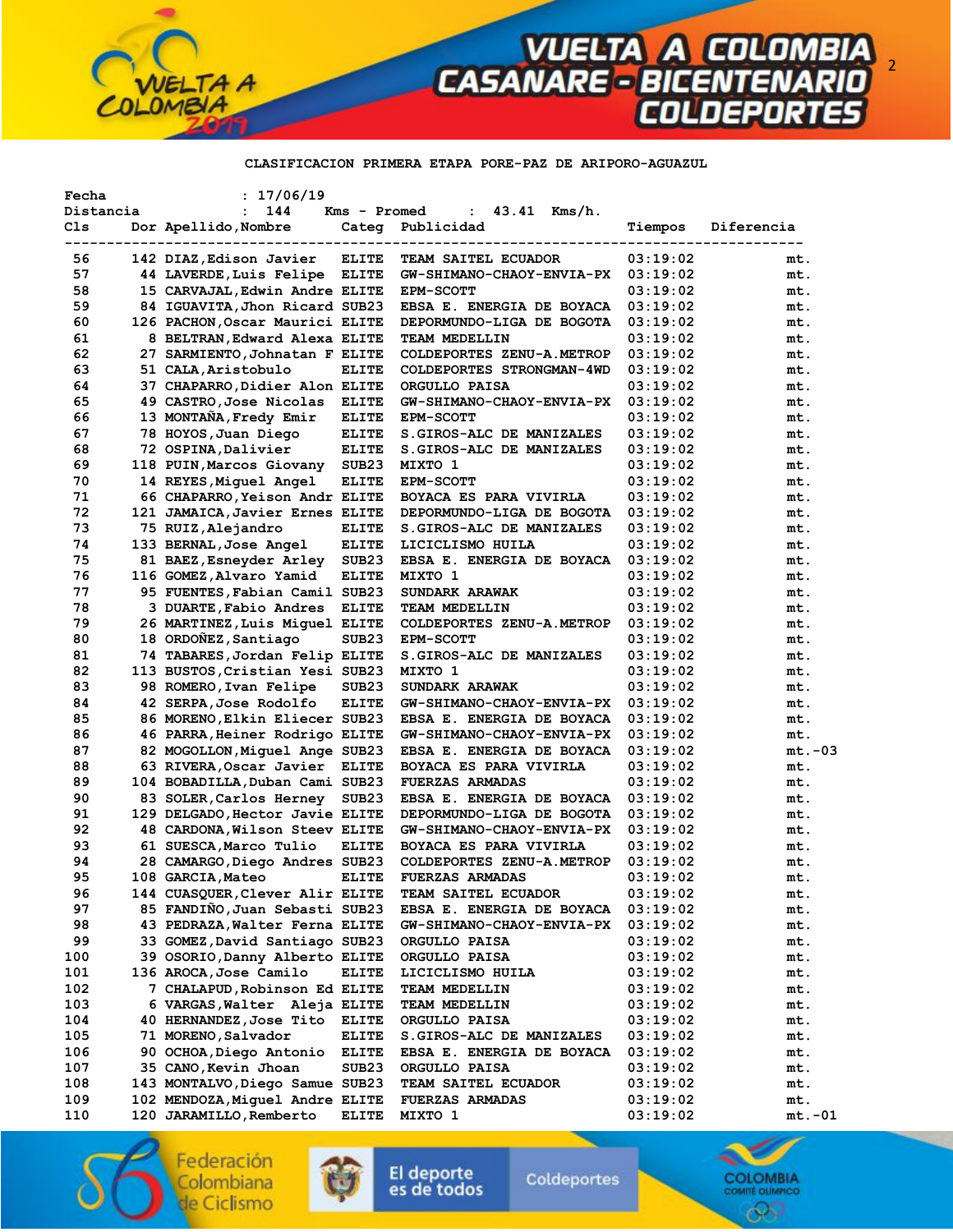

## **CLASIFICACION PRIMERA ETAPA PORE-PAZ DE ARIPORO-AGUAZUL**

| Fecha |           | : 17/06/19                            |                   |                                  |          |              |
|-------|-----------|---------------------------------------|-------------------|----------------------------------|----------|--------------|
|       | Distancia | 144<br>$\mathbf{r}$                   |                   | Kms - Promed<br>: $43.41$ Kms/h. |          |              |
| C1s   |           | Dor Apellido, Nombre Categ Publicidad |                   |                                  | Tiempos  | Diferencia   |
| 111   |           | 56 PEREZ,Jeferson                     | <b>ELITE</b>      | COLDEPORTES STRONGMAN-4WD        | 03:19:02 | mt.          |
| 112   |           | 62 ORTEGA, Robinson Arma ELITE        |                   | <b>BOYACA ES PARA VIVIRLA</b>    | 03:19:02 | mt.          |
| 113   |           | 130 ZURATA, Wilmer Andres ELITE       |                   | DEPORMUNDO-LIGA DE BOGOTA        | 03:19:02 | mt.          |
| 114   |           | 32 ORTIZ, Edawr Stiber                | <b>ELITE</b>      | ORGULLO PAISA                    | 03:19:02 | mt.          |
| 115   |           | 105 QUICENO, Luis Hernan ELITE        |                   | <b>FUERZAS ARMADAS</b>           | 03:19:02 | mt.          |
| 116   |           | 110 MALDONADO, Yeison                 | SUB <sub>23</sub> | <b>FUERZAS ARMADAS</b>           | 03:19:02 | mt.          |
| 117   |           | 141 URBANO, Jerson Ruben              | <b>ELITE</b>      | <b>TEAM SAITEL ECUADOR</b>       | 03:19:02 | mt.          |
| 118   |           | 38 VILLADA, Juan Esteban SUB23        |                   | ORGULLO PAISA                    | 03:19:02 | mt.          |
| 119   |           | 146 PASTAS, Jhon Albert               | <b>ELITE</b>      | TEAM SAITEL ECUADOR              | 03:19:02 | mt.          |
| 120   |           | 125 ARCINIEGAS, Fabian                | SUB <sub>23</sub> | DEPORMUNDO-LIGA DE BOGOTA        | 03:19:02 | mt.          |
| 121   |           | 106 QUETAMA, Yeisson Ubar ELITE       |                   | <b>FUERZAS ARMADAS</b>           | 03:19:02 | mt.          |
| 122   |           | 122 SANCHEZ, German David SUB23       |                   | DEPORMUNDO-LIGA DE BOGOTA        | 03:19:02 | mt.          |
| 123   |           | 64 PINEDA, Rafael Steven SUB23        |                   | BOYACA ES PARA VIVIRLA           | 03:19:02 | mt.          |
| 124   |           | 97 GUERRERO, Juan Diego SUB23         |                   | SUNDARK ARAWAK                   | 03:19:02 | mt.          |
| 125   |           | 67 PARRA, Carlos Andres ELITE         |                   | BOYACA ES PARA VIVIRLA           | 03:19:02 | $mt.-03$     |
| 126   |           | 128 AUSIQUE,Jose Manuel               | SUB23             | DEPORMUNDO-LIGA DE BOGOTA        | 03:19:02 | mt.          |
| 127   |           | 124 TORRES, Camilo Antoni SUB23       |                   | DEPORMUNDO-LIGA DE BOGOTA        | 03:19:02 | mt.          |
| 128   |           | 134 APARICIO, Jair Antoni ELITE       |                   | LICICLISMO HUILA                 | 03:19:02 | mt.          |
| 129   |           | 45 ALZATE, Carlos Eduard ELITE        |                   | GW-SHIMANO-CHAOY-ENVIA-PX        | 03:19:02 | $mt.-08$     |
| 130   |           | 123 QUESADA, Ivan Ricardo SUB23       |                   | DEPORMUNDO-LIGA DE BOGOTA        | 03:19:02 | mt.          |
| 131   |           | 99 ORJUELA, Fernando                  | <b>ELITE</b>      | SUNDARK ARAWAK                   | 03:19:02 | mt.          |
| 132   |           | 112 CHIA, Luis Carlos                 | SUB <sub>23</sub> | MIXTO 1                          | 03:19:02 | mt.          |
| 133   |           | 88 VELANDIA, Carlos Andr SUB23        |                   | EBSA E. ENERGIA DE BOYACA        | 03:19:02 | mt.          |
| 134   |           | 59 PEDROZA, Andres Camil ELITE        |                   | COLDEPORTES STRONGMAN-4WD        | 03:19:02 | mt.          |
| 135   |           | 53 CAÑAVERAL, Johnatan                | <b>ELITE</b>      | COLDEPORTES STRONGMAN-4WD        | 03:19:02 | mt.          |
| 136   |           | 145 VILLAREAL, Esteban Da ELITE       |                   | TEAM SAITEL ECUADOR              | 03:19:02 | mt.          |
| 137   |           | 101 AVILA, Jhon Fredy                 | <b>ELITE</b>      | <b>FUERZAS ARMADAS</b>           | 03:34:39 | $15:37$ min. |
| 138   |           | Fc 135 CRUZ, Oscar Javier             | <b>ELITE</b>      | LICICLISMO HUILA                 | 03:53:23 | $34:21$ min. |

 **Corredores clasificados : 138** 





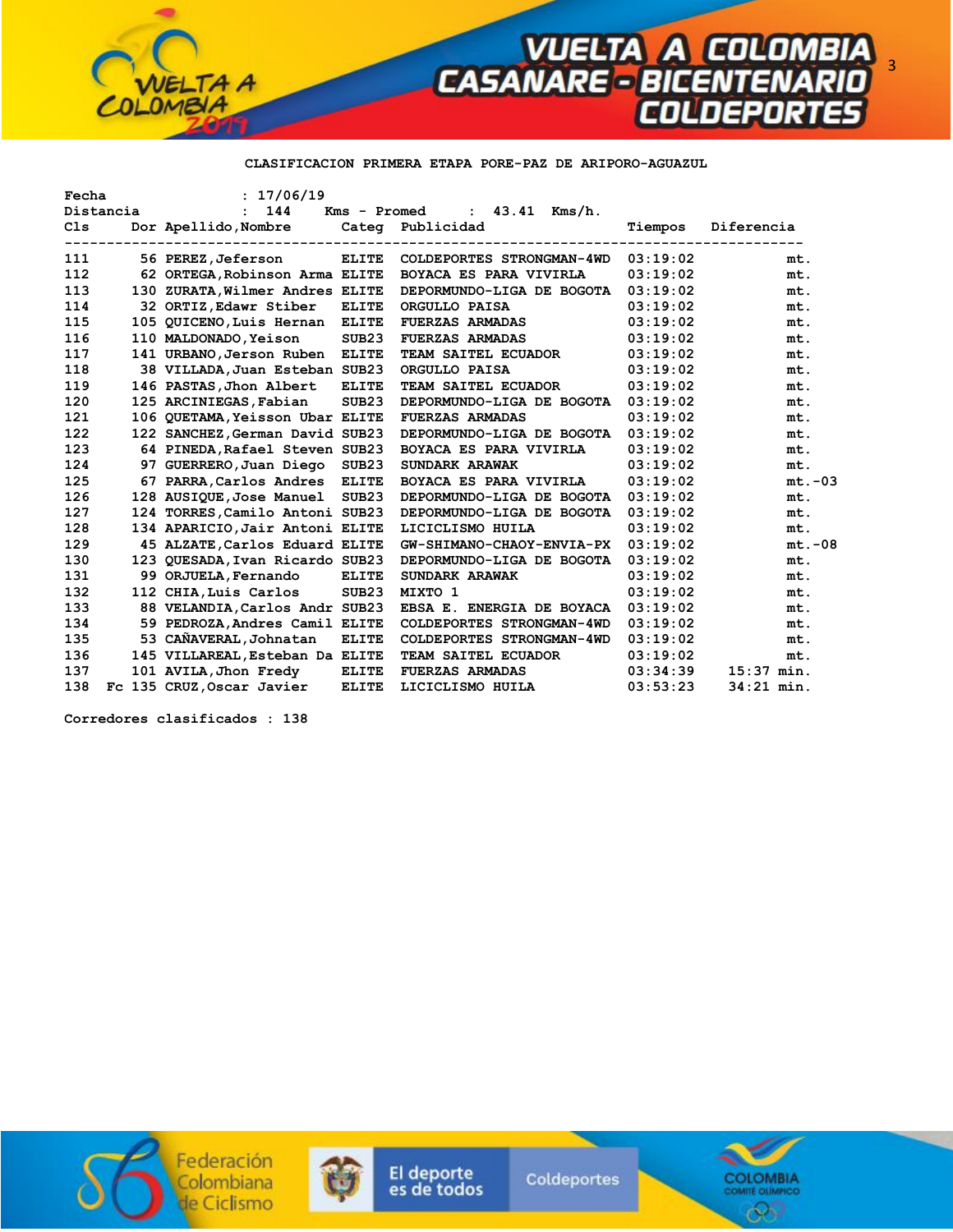

#### **CLASIFICACION POR EQUIPOS DE LA ETAPA Y GENERAL**

 **-----------------------------------------------------------------------------------------** 

| 1                     | COLDEPORTES STRONGMAN-4WD        | 09:57:06 |                |     |
|-----------------------|----------------------------------|----------|----------------|-----|
| $\mathbf{2}^{\prime}$ | COLDEPORTES ZENU-A.METROP        | 09:57:06 | a              | mt. |
| 3                     | S.GIROS-ALC DE MANIZALES         | 09:57:06 | a              | mt. |
| 4                     | <b>EPM-SCOTT</b>                 | 09:57:06 | a              | mt. |
| 5.                    | ORGULLO PAISA                    | 09:57:06 | a              | mt. |
| 6                     | MIXTO 1                          | 09:57:06 | a              | mt. |
| 7                     | TEAM MEDELLIN                    | 09:57:06 | a              | mt. |
| 8                     | SUNDARK ARAWAK                   | 09:57:06 | $\overline{a}$ | mt. |
| 9                     | <b>GW-SHIMANO-CHAOY-ENVIA-PX</b> | 09:57:06 | a              | mt. |
| 10                    | <b>BOYACA ES PARA VIVIRLA</b>    | 09:57:06 | a              | mt. |
| 11                    | <b>FUERZAS ARMADAS</b>           | 09:57:06 | a              | mt. |
| 12 <sup>2</sup>       | LICICLISMO HUILA                 | 09:57:06 | a              | mt. |
| 13                    | DEPORMUNDO-LIGA DE BOGOTA        | 09:57:06 | a              | mt. |
| 14                    | EBSA E. ENERGIA DE BOYACA        | 09:57:06 | a              | mt. |
| 15                    | <b>TEAM SAITEL ECUADOR</b>       | 09:57:06 | a              | mt. |

**PASOS DE LES SPRINTS** 

 **SPRINT: PORE** 

|  | 45 ALZATE Carlos Eduard | GW-SHIMANO-CHAOY- 3 pts |  |
|--|-------------------------|-------------------------|--|
|  | 58 MUÑOZ William David  | COLDEPORTES STRON 2 pts |  |

 **-----------------------------------------------------------------------** 

| -- |                        | <u> 88888888888888888</u> | - - - |
|----|------------------------|---------------------------|-------|
|    | 2 ROLDAN Weimar Alfons | TEAM MEDELLIN             | 1 pts |

 **SPRINT: PORE DE REGRESO** 

| 45 ALZATE Carlos Eduard | GW-SHIMANO-CHAOY- 3 pts |       |
|-------------------------|-------------------------|-------|
| 82 MOGOLLON Miquel Ange | EBSA E. ENERGIA D 2 pts |       |
| 120 JARAMILLO Remberto  | MIXTO 1                 | 1 pts |

 **SPRINT: YOPAL** 

 **------------------------------------------------------------------- 67 PARRA Carlos Andres BOYACA ES PARA VI 3 pts 45 ALZATE Carlos Eduard GW-SHIMANO-CHAOY- 2 pts 82 MOGOLLON Miguel Ange EBSA E. ENERGIA D 1 pts** 

**CLASIFICACION POR PUNTOS DE LA ETAPA Y GENERAL** 

| 1               | 58  |                                              | MUNOZ, William David ELITE COLDEPORTES STRONGMAN-4WD     | 17 Pts |
|-----------------|-----|----------------------------------------------|----------------------------------------------------------|--------|
| $\overline{2}$  | 76  |                                              | GOMEZ,Bryan Steven ELITE S.GIROS-ALC DE MANIZALES        | 12 Pts |
| 3               | 2   | ROLDAN, Weimar Alfons ELITE TEAM MEDELLIN    |                                                          | 11 Pts |
| 4               | 17  | CANO, Jairo Alonso ELITE EPM-SCOTT           |                                                          | 8 Pts  |
| 5               | 45  |                                              | ALZATE, Carlos Eduard ELITE    GW-SHIMANO-CHAOY-ENVIA-PX | 8 Pts  |
| 6               | 119 | CUESTA, Steven Manuel ELITE MIXTO 1          |                                                          | 7 Pts  |
| 7               | 30  |                                              | MOLANO, Julian David SUB23 COLDEPORTES ZENU-A.METROP     | 6 Pts  |
| 8               | 114 | DUARTE, Alvaro ELITE MIXTO 1                 |                                                          | 5 Pts  |
| 9               | 36  | MONTIEL,Rafael Aniba ELITE ORGULLO PAISA     |                                                          | 4 Pts  |
| 10              | 132 | GONZALEZ, Javier Stev ELITE LICICLISMO HUILA |                                                          | 3 Pts  |
| 11              | 82  |                                              | MOGOLLON, Miquel Ange SUB23 EBSA E. ENERGIA DE BOYACA    | 3 Pts  |
| 12 <sup>°</sup> | 67  |                                              | PARRA, Carlos Andres ELITE BOYACA ES PARA VIVIRLA        | 3 Pts  |
| 13              | 31  | SANCHEZ, Brayan Stive ELITE ORGULLO PAISA    |                                                          | 2 Pts  |
| 14              | 120 | JARAMILLO, Remberto ELITE MIXTO 1            |                                                          | 1 Pts  |

El deporte

es de todos





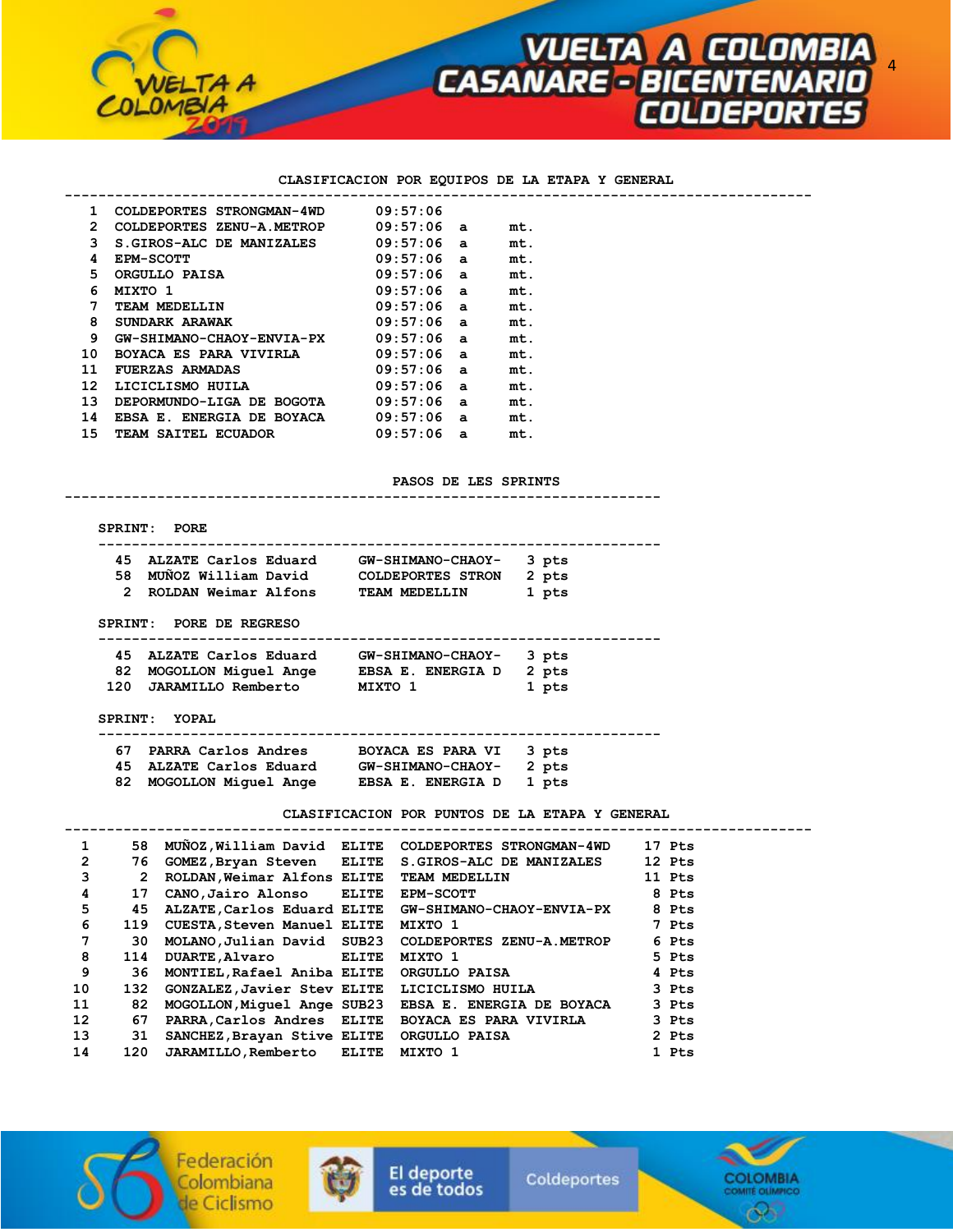### **CLASIFICACION GENERAL**

**VUELTA A COLOMBIA<br>CASANARE - BICENTENARIO<br>COLDEPORTES** 

**DESPUES DE LA PRIMERA ETAPA PORE-PAZ DE ARIPORO-AGUAZUL** 

| Distancia acumulada : 151 Kms - Promed : 43,67 Kms/hora.<br>Cls<br>Apellido, Nombre<br>Categ Publicidad<br>Dor<br>Tiempos<br>Diferencia<br>$03:27:29-026$<br><b>ELITE</b><br>$1 -$<br>1<br>SEVILLA, Oscar Miguel<br>TEAM MEDELLIN<br>$2 -$<br>76<br>S. GIROS-ALC DE MANIZALES<br>$03:27:36-008$ a<br>7<br>GOMEZ, Bryan Steven<br>ELITE<br>8<br>$3 -$<br>31<br>SANCHEZ, Brayan Stiven<br>$03:27:37-027$ a<br><b>ELITE</b><br>ORGULLO PAISA<br>$4 -$<br>20<br>RAMIREZ, Carlos Mario<br>$03:27:39-006$ a<br>10<br>ELITE<br><b>EPM-SCOTT</b><br>11<br>$5. -$<br>14<br><b>REYES, Miguel Angel</b><br><b>ELITE</b><br><b>EPM-SCOTT</b><br>$03:27:40-085$ a<br>12<br>$6. -$<br>3<br>DUARTE, Fabio Andres<br>$03:27:41-087$ a<br><b>ELITE</b><br>TEAM MEDELLIN<br>13<br>41<br>SUAREZ, Juan Pablo<br>$03:27:42-088$ a<br>$7 -$<br>ELITE<br><b>GW-SHIMANO-CHAOY-ENVIA-PX</b><br>14<br>$8. -$<br>40<br>HERNANDEZ, Jose Tito<br><b>ELITE</b><br>ORGULLO PAISA<br>$03:27:43-058$ a<br>$9. -$<br>$03:27:43-081$ a<br>14<br>6<br>VARGAS, Walter Alejand ELITE<br>TEAM MEDELLIN<br>15<br>5<br>OYOLA, Robigzon Leandro ELITE<br>$03:27:44-066$ a<br>$10. -$<br>TEAM MEDELLIN<br>$11. -$<br>22<br>CHAVES, German Enrique<br><b>ELITE</b><br>COLDEPORTES ZENU-A.METROP<br>$03:27:47-042$ a<br>18<br>$12 -$<br>111<br>CARO, Sebastian Orlando ELITE<br>MIXTO 1<br>$03:27:47-096$ a<br>18<br>23<br>$13 -$<br>2<br>ROLDAN, Weimar Alfonso<br>$03:27:52-022$ a<br><b>ELITE</b><br>TEAM MEDELLIN<br>23<br>$14. -$<br>58<br>MUNOZ, William David<br><b>ELITE</b><br>COLDEPORTES STRONGMAN-4WD<br>$03:27:52-093$ a<br>23<br>$15. -$<br>47<br>RIVERA, Brandon Smith<br><b>ELITE</b><br>GW-SHIMANO-CHAOY-ENVIA-PX<br>$03:27:52-095$ a<br>24<br>$16. -$<br>15<br>CARVAJAL, Edwin Andres<br><b>ELITE</b><br>03:27:53-023 a<br>EPM-SCOTT<br>24<br>$17. -$<br>64<br>PINEDA, Rafael Steven<br>SUB <sub>23</sub><br>$03:27:53-040$ a<br>BOYACA ES PARA VIVIRLA<br>24<br>$18. -$<br>55<br>OSORIO, Frank Yair<br>$03:27:53-073$ a<br><b>ELITE</b><br>COLDEPORTES STRONGMAN-4WD<br>42<br>24<br>$19. -$<br>SERPA, Jose Rodolfo<br><b>ELITE</b><br>$03:27:53-098$ a<br>GW-SHIMANO-CHAOY-ENVIA-PX<br>26<br>$20 -$<br>10<br>GARCIA, Jhojan Orlando<br>SUB <sub>23</sub><br>TEAM MEDELLIN<br>$03:27:55-099$ a<br>$21 -$<br>77<br>27<br>SUAZA, Bernardo Albeiro ELITE<br>S.GIROS-ALC DE MANIZALES<br>$03:27:56-019$ a<br>27<br>$22 -$<br>72<br>OSPINA, Dalivier<br>S. GIROS-ALC DE MANIZALES<br>$03:27:56-042$ a<br>ELITE<br>28<br>$23 -$<br>39<br>OSORIO, Danny Alberto<br>$03:27:57-032$ a<br><b>ELITE</b><br>ORGULLO PAISA<br>28<br>$24. -$<br>12<br>ACEVEDO, Janier Alexis<br><b>ELITE</b><br>$03:27:57-068$ a<br><b>EPM-SCOTT</b><br>$25. -$<br>80<br>OSORIO, Juan Felipe<br>31<br>ELITE<br>S.GIROS-ALC DE MANIZALES<br>03:28:00-087 a<br>32<br>$26. -$<br>21<br>CAMACHO, Alexis<br>COLDEPORTES ZENU-A.METROP<br><b>ELITE</b><br>$03:28:01-015$ a<br>32<br>$27 -$<br>99<br>ORJUELA, Fernando<br><b>ELITE</b><br>SUNDARK ARAWAK<br>$03:28:01-019$ a<br>32<br>$28 -$<br>52<br>QUIROZ, Oscar Adalberto ELITE<br>$03:28:01-035$ a<br>COLDEPORTES STRONGMAN-4WD<br>32<br>$29. -$<br>50<br>REYES, Aldemar<br><b>ELITE</b><br>GW-SHIMANO-CHAOY-ENVIA-PX<br>$03:28:01-085$ a<br>34<br>$30 -$<br>44<br>LAVERDE, Luis Felipe<br>ELITE<br>GW-SHIMANO-CHAOY-ENVIA-PX<br>$03:28:03-000$ a<br>$31 -$<br>124<br>34<br>TORRES, Camilo Antonio<br>SUB23<br>DEPORMUNDO-LIGA DE BOGOTA<br>$03:28:03-064$ a<br>$32 -$<br>81<br>BAEZ, Esneyder Arley<br>SUB <sub>23</sub><br>$03:28:05-026$ a<br>36<br>EBSA E. ENERGIA DE BOYACA<br>37<br>$33 -$<br>MONTOYA, Cristian<br>4<br><b>ELITE</b><br>TEAM MEDELLIN<br>$03:28:06-033$ a<br>37<br>$34. -$<br>33<br>SUB <sub>23</sub><br>GOMEZ, David Santiago<br>ORGULLO PAISA<br>$03:28:06-059$ a<br>$35 -$<br>11<br>38<br>GIL, Angel Alexander<br><b>ELITE</b><br><b>EPM-SCOTT</b><br>$03:28:07-005$ a<br>66<br>38<br>$36. -$<br>CHAPARRO, Yeison Andres ELITE<br>BOYACA ES PARA VIVIRLA<br>03:28:07-020 a<br>38<br>$37 -$<br>57<br>ESTRADA, Eduardo<br><b>ELITE</b><br>$03:28:07-030$ a<br>COLDEPORTES STRONGMAN-4WD<br>38<br>$38 -$<br>30<br>MOLANO, Julian David<br>SUB <sub>23</sub><br>$03:28:07-077$ a<br>COLDEPORTES ZENU-A.METROP<br>39<br>$39. -$<br>32<br>ORTIZ, Edawr Stiber<br><b>ELITE</b><br>ORGULLO PAISA<br>$03:28:08-039$ a<br>39<br>- 9<br>SUB23<br>$40. -$<br>TEJADA, Harold Alfonso<br>TEAM MEDELLIN<br>$03:28:08-048$ a<br>39<br>MENDOZA, Omar Alberto<br>03:28:08-085 a<br>41.-<br>60<br><b>ELITE</b><br>COLDEPORTES STRONGMAN-4WD<br>$42 -$<br>19<br>RODRIGUEZ, John Anderso ELITE<br>$03:28:09-029$ a<br>40<br><b>EPM-SCOTT</b><br>40<br>43.-<br>23<br>RUBIANO, Miquel Angel<br>$03:28:09-053$ a<br><b>ELITE</b><br>COLDEPORTES ZENU-A.METROP<br>44.-<br>37<br>CHAPARRO, Didier Alonso ELITE<br>$03:28:09-094$ a<br>40<br>ORGULLO PAISA<br>69<br>45.-<br>SORACA, Diego Armando<br>41<br><b>ELITE</b><br>BOYACA ES PARA VIVIRLA<br>03:28:10-009 a<br>46.-<br>119<br>CUESTA, Steven Manuel<br>41<br><b>ELITE</b><br>03:28:10-021 a<br>MIXTO 1<br>$47. -$<br>PARRA, Heiner Rodrigo<br>41<br>46<br><b>ELITE</b><br>GW-SHIMANO-CHAOY-ENVIA-PX<br>$03:28:10-046$ a<br>CAÑAVERAL, Johnatan<br>48.-<br>53<br>$03:28:10-047$ a<br>41<br><b>ELITE</b><br>COLDEPORTES STRONGMAN-4WD<br>$49. -$<br>25<br>MESA, Juan Martin<br>ELITE<br>COLDEPORTES ZENU-A.METROP<br>$03:28:10-076$ a<br>41<br>$50. -$<br>51<br>CALA, Aristobulo<br>$03:28:10-086$ a<br>41<br><b>ELITE</b><br>COLDEPORTES STRONGMAN-4WD<br>$51. -$<br>49<br>CASTRO, Jose Nicolas<br>$03:28:11-031$ a<br>42<br><b>ELITE</b><br>GW-SHIMANO-CHAOY-ENVIA-PX<br>$52 -$<br>67<br>PARRA, Carlos Andres<br>42<br><b>ELITE</b><br>BOYACA ES PARA VIVIRLA<br>$03:28:11-031$ a<br>03:28:11-034 a | Fecha   |    | : 17/06/19         |              |                  |  |    |
|------------------------------------------------------------------------------------------------------------------------------------------------------------------------------------------------------------------------------------------------------------------------------------------------------------------------------------------------------------------------------------------------------------------------------------------------------------------------------------------------------------------------------------------------------------------------------------------------------------------------------------------------------------------------------------------------------------------------------------------------------------------------------------------------------------------------------------------------------------------------------------------------------------------------------------------------------------------------------------------------------------------------------------------------------------------------------------------------------------------------------------------------------------------------------------------------------------------------------------------------------------------------------------------------------------------------------------------------------------------------------------------------------------------------------------------------------------------------------------------------------------------------------------------------------------------------------------------------------------------------------------------------------------------------------------------------------------------------------------------------------------------------------------------------------------------------------------------------------------------------------------------------------------------------------------------------------------------------------------------------------------------------------------------------------------------------------------------------------------------------------------------------------------------------------------------------------------------------------------------------------------------------------------------------------------------------------------------------------------------------------------------------------------------------------------------------------------------------------------------------------------------------------------------------------------------------------------------------------------------------------------------------------------------------------------------------------------------------------------------------------------------------------------------------------------------------------------------------------------------------------------------------------------------------------------------------------------------------------------------------------------------------------------------------------------------------------------------------------------------------------------------------------------------------------------------------------------------------------------------------------------------------------------------------------------------------------------------------------------------------------------------------------------------------------------------------------------------------------------------------------------------------------------------------------------------------------------------------------------------------------------------------------------------------------------------------------------------------------------------------------------------------------------------------------------------------------------------------------------------------------------------------------------------------------------------------------------------------------------------------------------------------------------------------------------------------------------------------------------------------------------------------------------------------------------------------------------------------------------------------------------------------------------------------------------------------------------------------------------------------------------------------------------------------------------------------------------------------------------------------------------------------------------------------------------------------------------------------------------------------------------------------------------------------------------------------------------------------------------------------------------------------------------------------------------------------------------------------------------------------------------------------------------------------------------------------------------------------------------------------------------------------------------------------------------------------------------------------------------------------------------------------------------------------------------------------------------------------------------------------------------------------------------------------------------------------------------------------------------------------------------------------------------------------------------------------------------------------------------------------------------------------------------------------------------------------------------------------------------------------------------------------------------------------------------------------------------------------------------------------|---------|----|--------------------|--------------|------------------|--|----|
|                                                                                                                                                                                                                                                                                                                                                                                                                                                                                                                                                                                                                                                                                                                                                                                                                                                                                                                                                                                                                                                                                                                                                                                                                                                                                                                                                                                                                                                                                                                                                                                                                                                                                                                                                                                                                                                                                                                                                                                                                                                                                                                                                                                                                                                                                                                                                                                                                                                                                                                                                                                                                                                                                                                                                                                                                                                                                                                                                                                                                                                                                                                                                                                                                                                                                                                                                                                                                                                                                                                                                                                                                                                                                                                                                                                                                                                                                                                                                                                                                                                                                                                                                                                                                                                                                                                                                                                                                                                                                                                                                                                                                                                                                                                                                                                                                                                                                                                                                                                                                                                                                                                                                                                                                                                                                                                                                                                                                                                                                                                                                                                                                                                                                                                                                |         |    |                    |              |                  |  |    |
|                                                                                                                                                                                                                                                                                                                                                                                                                                                                                                                                                                                                                                                                                                                                                                                                                                                                                                                                                                                                                                                                                                                                                                                                                                                                                                                                                                                                                                                                                                                                                                                                                                                                                                                                                                                                                                                                                                                                                                                                                                                                                                                                                                                                                                                                                                                                                                                                                                                                                                                                                                                                                                                                                                                                                                                                                                                                                                                                                                                                                                                                                                                                                                                                                                                                                                                                                                                                                                                                                                                                                                                                                                                                                                                                                                                                                                                                                                                                                                                                                                                                                                                                                                                                                                                                                                                                                                                                                                                                                                                                                                                                                                                                                                                                                                                                                                                                                                                                                                                                                                                                                                                                                                                                                                                                                                                                                                                                                                                                                                                                                                                                                                                                                                                                                |         |    |                    |              |                  |  |    |
|                                                                                                                                                                                                                                                                                                                                                                                                                                                                                                                                                                                                                                                                                                                                                                                                                                                                                                                                                                                                                                                                                                                                                                                                                                                                                                                                                                                                                                                                                                                                                                                                                                                                                                                                                                                                                                                                                                                                                                                                                                                                                                                                                                                                                                                                                                                                                                                                                                                                                                                                                                                                                                                                                                                                                                                                                                                                                                                                                                                                                                                                                                                                                                                                                                                                                                                                                                                                                                                                                                                                                                                                                                                                                                                                                                                                                                                                                                                                                                                                                                                                                                                                                                                                                                                                                                                                                                                                                                                                                                                                                                                                                                                                                                                                                                                                                                                                                                                                                                                                                                                                                                                                                                                                                                                                                                                                                                                                                                                                                                                                                                                                                                                                                                                                                |         |    |                    |              |                  |  |    |
|                                                                                                                                                                                                                                                                                                                                                                                                                                                                                                                                                                                                                                                                                                                                                                                                                                                                                                                                                                                                                                                                                                                                                                                                                                                                                                                                                                                                                                                                                                                                                                                                                                                                                                                                                                                                                                                                                                                                                                                                                                                                                                                                                                                                                                                                                                                                                                                                                                                                                                                                                                                                                                                                                                                                                                                                                                                                                                                                                                                                                                                                                                                                                                                                                                                                                                                                                                                                                                                                                                                                                                                                                                                                                                                                                                                                                                                                                                                                                                                                                                                                                                                                                                                                                                                                                                                                                                                                                                                                                                                                                                                                                                                                                                                                                                                                                                                                                                                                                                                                                                                                                                                                                                                                                                                                                                                                                                                                                                                                                                                                                                                                                                                                                                                                                |         |    |                    |              |                  |  |    |
|                                                                                                                                                                                                                                                                                                                                                                                                                                                                                                                                                                                                                                                                                                                                                                                                                                                                                                                                                                                                                                                                                                                                                                                                                                                                                                                                                                                                                                                                                                                                                                                                                                                                                                                                                                                                                                                                                                                                                                                                                                                                                                                                                                                                                                                                                                                                                                                                                                                                                                                                                                                                                                                                                                                                                                                                                                                                                                                                                                                                                                                                                                                                                                                                                                                                                                                                                                                                                                                                                                                                                                                                                                                                                                                                                                                                                                                                                                                                                                                                                                                                                                                                                                                                                                                                                                                                                                                                                                                                                                                                                                                                                                                                                                                                                                                                                                                                                                                                                                                                                                                                                                                                                                                                                                                                                                                                                                                                                                                                                                                                                                                                                                                                                                                                                |         |    |                    |              |                  |  |    |
|                                                                                                                                                                                                                                                                                                                                                                                                                                                                                                                                                                                                                                                                                                                                                                                                                                                                                                                                                                                                                                                                                                                                                                                                                                                                                                                                                                                                                                                                                                                                                                                                                                                                                                                                                                                                                                                                                                                                                                                                                                                                                                                                                                                                                                                                                                                                                                                                                                                                                                                                                                                                                                                                                                                                                                                                                                                                                                                                                                                                                                                                                                                                                                                                                                                                                                                                                                                                                                                                                                                                                                                                                                                                                                                                                                                                                                                                                                                                                                                                                                                                                                                                                                                                                                                                                                                                                                                                                                                                                                                                                                                                                                                                                                                                                                                                                                                                                                                                                                                                                                                                                                                                                                                                                                                                                                                                                                                                                                                                                                                                                                                                                                                                                                                                                |         |    |                    |              |                  |  |    |
|                                                                                                                                                                                                                                                                                                                                                                                                                                                                                                                                                                                                                                                                                                                                                                                                                                                                                                                                                                                                                                                                                                                                                                                                                                                                                                                                                                                                                                                                                                                                                                                                                                                                                                                                                                                                                                                                                                                                                                                                                                                                                                                                                                                                                                                                                                                                                                                                                                                                                                                                                                                                                                                                                                                                                                                                                                                                                                                                                                                                                                                                                                                                                                                                                                                                                                                                                                                                                                                                                                                                                                                                                                                                                                                                                                                                                                                                                                                                                                                                                                                                                                                                                                                                                                                                                                                                                                                                                                                                                                                                                                                                                                                                                                                                                                                                                                                                                                                                                                                                                                                                                                                                                                                                                                                                                                                                                                                                                                                                                                                                                                                                                                                                                                                                                |         |    |                    |              |                  |  |    |
|                                                                                                                                                                                                                                                                                                                                                                                                                                                                                                                                                                                                                                                                                                                                                                                                                                                                                                                                                                                                                                                                                                                                                                                                                                                                                                                                                                                                                                                                                                                                                                                                                                                                                                                                                                                                                                                                                                                                                                                                                                                                                                                                                                                                                                                                                                                                                                                                                                                                                                                                                                                                                                                                                                                                                                                                                                                                                                                                                                                                                                                                                                                                                                                                                                                                                                                                                                                                                                                                                                                                                                                                                                                                                                                                                                                                                                                                                                                                                                                                                                                                                                                                                                                                                                                                                                                                                                                                                                                                                                                                                                                                                                                                                                                                                                                                                                                                                                                                                                                                                                                                                                                                                                                                                                                                                                                                                                                                                                                                                                                                                                                                                                                                                                                                                |         |    |                    |              |                  |  |    |
|                                                                                                                                                                                                                                                                                                                                                                                                                                                                                                                                                                                                                                                                                                                                                                                                                                                                                                                                                                                                                                                                                                                                                                                                                                                                                                                                                                                                                                                                                                                                                                                                                                                                                                                                                                                                                                                                                                                                                                                                                                                                                                                                                                                                                                                                                                                                                                                                                                                                                                                                                                                                                                                                                                                                                                                                                                                                                                                                                                                                                                                                                                                                                                                                                                                                                                                                                                                                                                                                                                                                                                                                                                                                                                                                                                                                                                                                                                                                                                                                                                                                                                                                                                                                                                                                                                                                                                                                                                                                                                                                                                                                                                                                                                                                                                                                                                                                                                                                                                                                                                                                                                                                                                                                                                                                                                                                                                                                                                                                                                                                                                                                                                                                                                                                                |         |    |                    |              |                  |  |    |
|                                                                                                                                                                                                                                                                                                                                                                                                                                                                                                                                                                                                                                                                                                                                                                                                                                                                                                                                                                                                                                                                                                                                                                                                                                                                                                                                                                                                                                                                                                                                                                                                                                                                                                                                                                                                                                                                                                                                                                                                                                                                                                                                                                                                                                                                                                                                                                                                                                                                                                                                                                                                                                                                                                                                                                                                                                                                                                                                                                                                                                                                                                                                                                                                                                                                                                                                                                                                                                                                                                                                                                                                                                                                                                                                                                                                                                                                                                                                                                                                                                                                                                                                                                                                                                                                                                                                                                                                                                                                                                                                                                                                                                                                                                                                                                                                                                                                                                                                                                                                                                                                                                                                                                                                                                                                                                                                                                                                                                                                                                                                                                                                                                                                                                                                                |         |    |                    |              |                  |  |    |
|                                                                                                                                                                                                                                                                                                                                                                                                                                                                                                                                                                                                                                                                                                                                                                                                                                                                                                                                                                                                                                                                                                                                                                                                                                                                                                                                                                                                                                                                                                                                                                                                                                                                                                                                                                                                                                                                                                                                                                                                                                                                                                                                                                                                                                                                                                                                                                                                                                                                                                                                                                                                                                                                                                                                                                                                                                                                                                                                                                                                                                                                                                                                                                                                                                                                                                                                                                                                                                                                                                                                                                                                                                                                                                                                                                                                                                                                                                                                                                                                                                                                                                                                                                                                                                                                                                                                                                                                                                                                                                                                                                                                                                                                                                                                                                                                                                                                                                                                                                                                                                                                                                                                                                                                                                                                                                                                                                                                                                                                                                                                                                                                                                                                                                                                                |         |    |                    |              |                  |  |    |
|                                                                                                                                                                                                                                                                                                                                                                                                                                                                                                                                                                                                                                                                                                                                                                                                                                                                                                                                                                                                                                                                                                                                                                                                                                                                                                                                                                                                                                                                                                                                                                                                                                                                                                                                                                                                                                                                                                                                                                                                                                                                                                                                                                                                                                                                                                                                                                                                                                                                                                                                                                                                                                                                                                                                                                                                                                                                                                                                                                                                                                                                                                                                                                                                                                                                                                                                                                                                                                                                                                                                                                                                                                                                                                                                                                                                                                                                                                                                                                                                                                                                                                                                                                                                                                                                                                                                                                                                                                                                                                                                                                                                                                                                                                                                                                                                                                                                                                                                                                                                                                                                                                                                                                                                                                                                                                                                                                                                                                                                                                                                                                                                                                                                                                                                                |         |    |                    |              |                  |  |    |
|                                                                                                                                                                                                                                                                                                                                                                                                                                                                                                                                                                                                                                                                                                                                                                                                                                                                                                                                                                                                                                                                                                                                                                                                                                                                                                                                                                                                                                                                                                                                                                                                                                                                                                                                                                                                                                                                                                                                                                                                                                                                                                                                                                                                                                                                                                                                                                                                                                                                                                                                                                                                                                                                                                                                                                                                                                                                                                                                                                                                                                                                                                                                                                                                                                                                                                                                                                                                                                                                                                                                                                                                                                                                                                                                                                                                                                                                                                                                                                                                                                                                                                                                                                                                                                                                                                                                                                                                                                                                                                                                                                                                                                                                                                                                                                                                                                                                                                                                                                                                                                                                                                                                                                                                                                                                                                                                                                                                                                                                                                                                                                                                                                                                                                                                                |         |    |                    |              |                  |  |    |
|                                                                                                                                                                                                                                                                                                                                                                                                                                                                                                                                                                                                                                                                                                                                                                                                                                                                                                                                                                                                                                                                                                                                                                                                                                                                                                                                                                                                                                                                                                                                                                                                                                                                                                                                                                                                                                                                                                                                                                                                                                                                                                                                                                                                                                                                                                                                                                                                                                                                                                                                                                                                                                                                                                                                                                                                                                                                                                                                                                                                                                                                                                                                                                                                                                                                                                                                                                                                                                                                                                                                                                                                                                                                                                                                                                                                                                                                                                                                                                                                                                                                                                                                                                                                                                                                                                                                                                                                                                                                                                                                                                                                                                                                                                                                                                                                                                                                                                                                                                                                                                                                                                                                                                                                                                                                                                                                                                                                                                                                                                                                                                                                                                                                                                                                                |         |    |                    |              |                  |  |    |
|                                                                                                                                                                                                                                                                                                                                                                                                                                                                                                                                                                                                                                                                                                                                                                                                                                                                                                                                                                                                                                                                                                                                                                                                                                                                                                                                                                                                                                                                                                                                                                                                                                                                                                                                                                                                                                                                                                                                                                                                                                                                                                                                                                                                                                                                                                                                                                                                                                                                                                                                                                                                                                                                                                                                                                                                                                                                                                                                                                                                                                                                                                                                                                                                                                                                                                                                                                                                                                                                                                                                                                                                                                                                                                                                                                                                                                                                                                                                                                                                                                                                                                                                                                                                                                                                                                                                                                                                                                                                                                                                                                                                                                                                                                                                                                                                                                                                                                                                                                                                                                                                                                                                                                                                                                                                                                                                                                                                                                                                                                                                                                                                                                                                                                                                                |         |    |                    |              |                  |  |    |
|                                                                                                                                                                                                                                                                                                                                                                                                                                                                                                                                                                                                                                                                                                                                                                                                                                                                                                                                                                                                                                                                                                                                                                                                                                                                                                                                                                                                                                                                                                                                                                                                                                                                                                                                                                                                                                                                                                                                                                                                                                                                                                                                                                                                                                                                                                                                                                                                                                                                                                                                                                                                                                                                                                                                                                                                                                                                                                                                                                                                                                                                                                                                                                                                                                                                                                                                                                                                                                                                                                                                                                                                                                                                                                                                                                                                                                                                                                                                                                                                                                                                                                                                                                                                                                                                                                                                                                                                                                                                                                                                                                                                                                                                                                                                                                                                                                                                                                                                                                                                                                                                                                                                                                                                                                                                                                                                                                                                                                                                                                                                                                                                                                                                                                                                                |         |    |                    |              |                  |  |    |
|                                                                                                                                                                                                                                                                                                                                                                                                                                                                                                                                                                                                                                                                                                                                                                                                                                                                                                                                                                                                                                                                                                                                                                                                                                                                                                                                                                                                                                                                                                                                                                                                                                                                                                                                                                                                                                                                                                                                                                                                                                                                                                                                                                                                                                                                                                                                                                                                                                                                                                                                                                                                                                                                                                                                                                                                                                                                                                                                                                                                                                                                                                                                                                                                                                                                                                                                                                                                                                                                                                                                                                                                                                                                                                                                                                                                                                                                                                                                                                                                                                                                                                                                                                                                                                                                                                                                                                                                                                                                                                                                                                                                                                                                                                                                                                                                                                                                                                                                                                                                                                                                                                                                                                                                                                                                                                                                                                                                                                                                                                                                                                                                                                                                                                                                                |         |    |                    |              |                  |  |    |
|                                                                                                                                                                                                                                                                                                                                                                                                                                                                                                                                                                                                                                                                                                                                                                                                                                                                                                                                                                                                                                                                                                                                                                                                                                                                                                                                                                                                                                                                                                                                                                                                                                                                                                                                                                                                                                                                                                                                                                                                                                                                                                                                                                                                                                                                                                                                                                                                                                                                                                                                                                                                                                                                                                                                                                                                                                                                                                                                                                                                                                                                                                                                                                                                                                                                                                                                                                                                                                                                                                                                                                                                                                                                                                                                                                                                                                                                                                                                                                                                                                                                                                                                                                                                                                                                                                                                                                                                                                                                                                                                                                                                                                                                                                                                                                                                                                                                                                                                                                                                                                                                                                                                                                                                                                                                                                                                                                                                                                                                                                                                                                                                                                                                                                                                                |         |    |                    |              |                  |  |    |
|                                                                                                                                                                                                                                                                                                                                                                                                                                                                                                                                                                                                                                                                                                                                                                                                                                                                                                                                                                                                                                                                                                                                                                                                                                                                                                                                                                                                                                                                                                                                                                                                                                                                                                                                                                                                                                                                                                                                                                                                                                                                                                                                                                                                                                                                                                                                                                                                                                                                                                                                                                                                                                                                                                                                                                                                                                                                                                                                                                                                                                                                                                                                                                                                                                                                                                                                                                                                                                                                                                                                                                                                                                                                                                                                                                                                                                                                                                                                                                                                                                                                                                                                                                                                                                                                                                                                                                                                                                                                                                                                                                                                                                                                                                                                                                                                                                                                                                                                                                                                                                                                                                                                                                                                                                                                                                                                                                                                                                                                                                                                                                                                                                                                                                                                                |         |    |                    |              |                  |  |    |
|                                                                                                                                                                                                                                                                                                                                                                                                                                                                                                                                                                                                                                                                                                                                                                                                                                                                                                                                                                                                                                                                                                                                                                                                                                                                                                                                                                                                                                                                                                                                                                                                                                                                                                                                                                                                                                                                                                                                                                                                                                                                                                                                                                                                                                                                                                                                                                                                                                                                                                                                                                                                                                                                                                                                                                                                                                                                                                                                                                                                                                                                                                                                                                                                                                                                                                                                                                                                                                                                                                                                                                                                                                                                                                                                                                                                                                                                                                                                                                                                                                                                                                                                                                                                                                                                                                                                                                                                                                                                                                                                                                                                                                                                                                                                                                                                                                                                                                                                                                                                                                                                                                                                                                                                                                                                                                                                                                                                                                                                                                                                                                                                                                                                                                                                                |         |    |                    |              |                  |  |    |
|                                                                                                                                                                                                                                                                                                                                                                                                                                                                                                                                                                                                                                                                                                                                                                                                                                                                                                                                                                                                                                                                                                                                                                                                                                                                                                                                                                                                                                                                                                                                                                                                                                                                                                                                                                                                                                                                                                                                                                                                                                                                                                                                                                                                                                                                                                                                                                                                                                                                                                                                                                                                                                                                                                                                                                                                                                                                                                                                                                                                                                                                                                                                                                                                                                                                                                                                                                                                                                                                                                                                                                                                                                                                                                                                                                                                                                                                                                                                                                                                                                                                                                                                                                                                                                                                                                                                                                                                                                                                                                                                                                                                                                                                                                                                                                                                                                                                                                                                                                                                                                                                                                                                                                                                                                                                                                                                                                                                                                                                                                                                                                                                                                                                                                                                                |         |    |                    |              |                  |  |    |
|                                                                                                                                                                                                                                                                                                                                                                                                                                                                                                                                                                                                                                                                                                                                                                                                                                                                                                                                                                                                                                                                                                                                                                                                                                                                                                                                                                                                                                                                                                                                                                                                                                                                                                                                                                                                                                                                                                                                                                                                                                                                                                                                                                                                                                                                                                                                                                                                                                                                                                                                                                                                                                                                                                                                                                                                                                                                                                                                                                                                                                                                                                                                                                                                                                                                                                                                                                                                                                                                                                                                                                                                                                                                                                                                                                                                                                                                                                                                                                                                                                                                                                                                                                                                                                                                                                                                                                                                                                                                                                                                                                                                                                                                                                                                                                                                                                                                                                                                                                                                                                                                                                                                                                                                                                                                                                                                                                                                                                                                                                                                                                                                                                                                                                                                                |         |    |                    |              |                  |  |    |
|                                                                                                                                                                                                                                                                                                                                                                                                                                                                                                                                                                                                                                                                                                                                                                                                                                                                                                                                                                                                                                                                                                                                                                                                                                                                                                                                                                                                                                                                                                                                                                                                                                                                                                                                                                                                                                                                                                                                                                                                                                                                                                                                                                                                                                                                                                                                                                                                                                                                                                                                                                                                                                                                                                                                                                                                                                                                                                                                                                                                                                                                                                                                                                                                                                                                                                                                                                                                                                                                                                                                                                                                                                                                                                                                                                                                                                                                                                                                                                                                                                                                                                                                                                                                                                                                                                                                                                                                                                                                                                                                                                                                                                                                                                                                                                                                                                                                                                                                                                                                                                                                                                                                                                                                                                                                                                                                                                                                                                                                                                                                                                                                                                                                                                                                                |         |    |                    |              |                  |  |    |
|                                                                                                                                                                                                                                                                                                                                                                                                                                                                                                                                                                                                                                                                                                                                                                                                                                                                                                                                                                                                                                                                                                                                                                                                                                                                                                                                                                                                                                                                                                                                                                                                                                                                                                                                                                                                                                                                                                                                                                                                                                                                                                                                                                                                                                                                                                                                                                                                                                                                                                                                                                                                                                                                                                                                                                                                                                                                                                                                                                                                                                                                                                                                                                                                                                                                                                                                                                                                                                                                                                                                                                                                                                                                                                                                                                                                                                                                                                                                                                                                                                                                                                                                                                                                                                                                                                                                                                                                                                                                                                                                                                                                                                                                                                                                                                                                                                                                                                                                                                                                                                                                                                                                                                                                                                                                                                                                                                                                                                                                                                                                                                                                                                                                                                                                                |         |    |                    |              |                  |  |    |
|                                                                                                                                                                                                                                                                                                                                                                                                                                                                                                                                                                                                                                                                                                                                                                                                                                                                                                                                                                                                                                                                                                                                                                                                                                                                                                                                                                                                                                                                                                                                                                                                                                                                                                                                                                                                                                                                                                                                                                                                                                                                                                                                                                                                                                                                                                                                                                                                                                                                                                                                                                                                                                                                                                                                                                                                                                                                                                                                                                                                                                                                                                                                                                                                                                                                                                                                                                                                                                                                                                                                                                                                                                                                                                                                                                                                                                                                                                                                                                                                                                                                                                                                                                                                                                                                                                                                                                                                                                                                                                                                                                                                                                                                                                                                                                                                                                                                                                                                                                                                                                                                                                                                                                                                                                                                                                                                                                                                                                                                                                                                                                                                                                                                                                                                                |         |    |                    |              |                  |  |    |
|                                                                                                                                                                                                                                                                                                                                                                                                                                                                                                                                                                                                                                                                                                                                                                                                                                                                                                                                                                                                                                                                                                                                                                                                                                                                                                                                                                                                                                                                                                                                                                                                                                                                                                                                                                                                                                                                                                                                                                                                                                                                                                                                                                                                                                                                                                                                                                                                                                                                                                                                                                                                                                                                                                                                                                                                                                                                                                                                                                                                                                                                                                                                                                                                                                                                                                                                                                                                                                                                                                                                                                                                                                                                                                                                                                                                                                                                                                                                                                                                                                                                                                                                                                                                                                                                                                                                                                                                                                                                                                                                                                                                                                                                                                                                                                                                                                                                                                                                                                                                                                                                                                                                                                                                                                                                                                                                                                                                                                                                                                                                                                                                                                                                                                                                                |         |    |                    |              |                  |  |    |
|                                                                                                                                                                                                                                                                                                                                                                                                                                                                                                                                                                                                                                                                                                                                                                                                                                                                                                                                                                                                                                                                                                                                                                                                                                                                                                                                                                                                                                                                                                                                                                                                                                                                                                                                                                                                                                                                                                                                                                                                                                                                                                                                                                                                                                                                                                                                                                                                                                                                                                                                                                                                                                                                                                                                                                                                                                                                                                                                                                                                                                                                                                                                                                                                                                                                                                                                                                                                                                                                                                                                                                                                                                                                                                                                                                                                                                                                                                                                                                                                                                                                                                                                                                                                                                                                                                                                                                                                                                                                                                                                                                                                                                                                                                                                                                                                                                                                                                                                                                                                                                                                                                                                                                                                                                                                                                                                                                                                                                                                                                                                                                                                                                                                                                                                                |         |    |                    |              |                  |  |    |
|                                                                                                                                                                                                                                                                                                                                                                                                                                                                                                                                                                                                                                                                                                                                                                                                                                                                                                                                                                                                                                                                                                                                                                                                                                                                                                                                                                                                                                                                                                                                                                                                                                                                                                                                                                                                                                                                                                                                                                                                                                                                                                                                                                                                                                                                                                                                                                                                                                                                                                                                                                                                                                                                                                                                                                                                                                                                                                                                                                                                                                                                                                                                                                                                                                                                                                                                                                                                                                                                                                                                                                                                                                                                                                                                                                                                                                                                                                                                                                                                                                                                                                                                                                                                                                                                                                                                                                                                                                                                                                                                                                                                                                                                                                                                                                                                                                                                                                                                                                                                                                                                                                                                                                                                                                                                                                                                                                                                                                                                                                                                                                                                                                                                                                                                                |         |    |                    |              |                  |  |    |
|                                                                                                                                                                                                                                                                                                                                                                                                                                                                                                                                                                                                                                                                                                                                                                                                                                                                                                                                                                                                                                                                                                                                                                                                                                                                                                                                                                                                                                                                                                                                                                                                                                                                                                                                                                                                                                                                                                                                                                                                                                                                                                                                                                                                                                                                                                                                                                                                                                                                                                                                                                                                                                                                                                                                                                                                                                                                                                                                                                                                                                                                                                                                                                                                                                                                                                                                                                                                                                                                                                                                                                                                                                                                                                                                                                                                                                                                                                                                                                                                                                                                                                                                                                                                                                                                                                                                                                                                                                                                                                                                                                                                                                                                                                                                                                                                                                                                                                                                                                                                                                                                                                                                                                                                                                                                                                                                                                                                                                                                                                                                                                                                                                                                                                                                                |         |    |                    |              |                  |  |    |
|                                                                                                                                                                                                                                                                                                                                                                                                                                                                                                                                                                                                                                                                                                                                                                                                                                                                                                                                                                                                                                                                                                                                                                                                                                                                                                                                                                                                                                                                                                                                                                                                                                                                                                                                                                                                                                                                                                                                                                                                                                                                                                                                                                                                                                                                                                                                                                                                                                                                                                                                                                                                                                                                                                                                                                                                                                                                                                                                                                                                                                                                                                                                                                                                                                                                                                                                                                                                                                                                                                                                                                                                                                                                                                                                                                                                                                                                                                                                                                                                                                                                                                                                                                                                                                                                                                                                                                                                                                                                                                                                                                                                                                                                                                                                                                                                                                                                                                                                                                                                                                                                                                                                                                                                                                                                                                                                                                                                                                                                                                                                                                                                                                                                                                                                                |         |    |                    |              |                  |  |    |
|                                                                                                                                                                                                                                                                                                                                                                                                                                                                                                                                                                                                                                                                                                                                                                                                                                                                                                                                                                                                                                                                                                                                                                                                                                                                                                                                                                                                                                                                                                                                                                                                                                                                                                                                                                                                                                                                                                                                                                                                                                                                                                                                                                                                                                                                                                                                                                                                                                                                                                                                                                                                                                                                                                                                                                                                                                                                                                                                                                                                                                                                                                                                                                                                                                                                                                                                                                                                                                                                                                                                                                                                                                                                                                                                                                                                                                                                                                                                                                                                                                                                                                                                                                                                                                                                                                                                                                                                                                                                                                                                                                                                                                                                                                                                                                                                                                                                                                                                                                                                                                                                                                                                                                                                                                                                                                                                                                                                                                                                                                                                                                                                                                                                                                                                                |         |    |                    |              |                  |  |    |
|                                                                                                                                                                                                                                                                                                                                                                                                                                                                                                                                                                                                                                                                                                                                                                                                                                                                                                                                                                                                                                                                                                                                                                                                                                                                                                                                                                                                                                                                                                                                                                                                                                                                                                                                                                                                                                                                                                                                                                                                                                                                                                                                                                                                                                                                                                                                                                                                                                                                                                                                                                                                                                                                                                                                                                                                                                                                                                                                                                                                                                                                                                                                                                                                                                                                                                                                                                                                                                                                                                                                                                                                                                                                                                                                                                                                                                                                                                                                                                                                                                                                                                                                                                                                                                                                                                                                                                                                                                                                                                                                                                                                                                                                                                                                                                                                                                                                                                                                                                                                                                                                                                                                                                                                                                                                                                                                                                                                                                                                                                                                                                                                                                                                                                                                                |         |    |                    |              |                  |  |    |
|                                                                                                                                                                                                                                                                                                                                                                                                                                                                                                                                                                                                                                                                                                                                                                                                                                                                                                                                                                                                                                                                                                                                                                                                                                                                                                                                                                                                                                                                                                                                                                                                                                                                                                                                                                                                                                                                                                                                                                                                                                                                                                                                                                                                                                                                                                                                                                                                                                                                                                                                                                                                                                                                                                                                                                                                                                                                                                                                                                                                                                                                                                                                                                                                                                                                                                                                                                                                                                                                                                                                                                                                                                                                                                                                                                                                                                                                                                                                                                                                                                                                                                                                                                                                                                                                                                                                                                                                                                                                                                                                                                                                                                                                                                                                                                                                                                                                                                                                                                                                                                                                                                                                                                                                                                                                                                                                                                                                                                                                                                                                                                                                                                                                                                                                                |         |    |                    |              |                  |  |    |
|                                                                                                                                                                                                                                                                                                                                                                                                                                                                                                                                                                                                                                                                                                                                                                                                                                                                                                                                                                                                                                                                                                                                                                                                                                                                                                                                                                                                                                                                                                                                                                                                                                                                                                                                                                                                                                                                                                                                                                                                                                                                                                                                                                                                                                                                                                                                                                                                                                                                                                                                                                                                                                                                                                                                                                                                                                                                                                                                                                                                                                                                                                                                                                                                                                                                                                                                                                                                                                                                                                                                                                                                                                                                                                                                                                                                                                                                                                                                                                                                                                                                                                                                                                                                                                                                                                                                                                                                                                                                                                                                                                                                                                                                                                                                                                                                                                                                                                                                                                                                                                                                                                                                                                                                                                                                                                                                                                                                                                                                                                                                                                                                                                                                                                                                                |         |    |                    |              |                  |  |    |
|                                                                                                                                                                                                                                                                                                                                                                                                                                                                                                                                                                                                                                                                                                                                                                                                                                                                                                                                                                                                                                                                                                                                                                                                                                                                                                                                                                                                                                                                                                                                                                                                                                                                                                                                                                                                                                                                                                                                                                                                                                                                                                                                                                                                                                                                                                                                                                                                                                                                                                                                                                                                                                                                                                                                                                                                                                                                                                                                                                                                                                                                                                                                                                                                                                                                                                                                                                                                                                                                                                                                                                                                                                                                                                                                                                                                                                                                                                                                                                                                                                                                                                                                                                                                                                                                                                                                                                                                                                                                                                                                                                                                                                                                                                                                                                                                                                                                                                                                                                                                                                                                                                                                                                                                                                                                                                                                                                                                                                                                                                                                                                                                                                                                                                                                                |         |    |                    |              |                  |  |    |
|                                                                                                                                                                                                                                                                                                                                                                                                                                                                                                                                                                                                                                                                                                                                                                                                                                                                                                                                                                                                                                                                                                                                                                                                                                                                                                                                                                                                                                                                                                                                                                                                                                                                                                                                                                                                                                                                                                                                                                                                                                                                                                                                                                                                                                                                                                                                                                                                                                                                                                                                                                                                                                                                                                                                                                                                                                                                                                                                                                                                                                                                                                                                                                                                                                                                                                                                                                                                                                                                                                                                                                                                                                                                                                                                                                                                                                                                                                                                                                                                                                                                                                                                                                                                                                                                                                                                                                                                                                                                                                                                                                                                                                                                                                                                                                                                                                                                                                                                                                                                                                                                                                                                                                                                                                                                                                                                                                                                                                                                                                                                                                                                                                                                                                                                                |         |    |                    |              |                  |  |    |
|                                                                                                                                                                                                                                                                                                                                                                                                                                                                                                                                                                                                                                                                                                                                                                                                                                                                                                                                                                                                                                                                                                                                                                                                                                                                                                                                                                                                                                                                                                                                                                                                                                                                                                                                                                                                                                                                                                                                                                                                                                                                                                                                                                                                                                                                                                                                                                                                                                                                                                                                                                                                                                                                                                                                                                                                                                                                                                                                                                                                                                                                                                                                                                                                                                                                                                                                                                                                                                                                                                                                                                                                                                                                                                                                                                                                                                                                                                                                                                                                                                                                                                                                                                                                                                                                                                                                                                                                                                                                                                                                                                                                                                                                                                                                                                                                                                                                                                                                                                                                                                                                                                                                                                                                                                                                                                                                                                                                                                                                                                                                                                                                                                                                                                                                                |         |    |                    |              |                  |  |    |
|                                                                                                                                                                                                                                                                                                                                                                                                                                                                                                                                                                                                                                                                                                                                                                                                                                                                                                                                                                                                                                                                                                                                                                                                                                                                                                                                                                                                                                                                                                                                                                                                                                                                                                                                                                                                                                                                                                                                                                                                                                                                                                                                                                                                                                                                                                                                                                                                                                                                                                                                                                                                                                                                                                                                                                                                                                                                                                                                                                                                                                                                                                                                                                                                                                                                                                                                                                                                                                                                                                                                                                                                                                                                                                                                                                                                                                                                                                                                                                                                                                                                                                                                                                                                                                                                                                                                                                                                                                                                                                                                                                                                                                                                                                                                                                                                                                                                                                                                                                                                                                                                                                                                                                                                                                                                                                                                                                                                                                                                                                                                                                                                                                                                                                                                                |         |    |                    |              |                  |  |    |
|                                                                                                                                                                                                                                                                                                                                                                                                                                                                                                                                                                                                                                                                                                                                                                                                                                                                                                                                                                                                                                                                                                                                                                                                                                                                                                                                                                                                                                                                                                                                                                                                                                                                                                                                                                                                                                                                                                                                                                                                                                                                                                                                                                                                                                                                                                                                                                                                                                                                                                                                                                                                                                                                                                                                                                                                                                                                                                                                                                                                                                                                                                                                                                                                                                                                                                                                                                                                                                                                                                                                                                                                                                                                                                                                                                                                                                                                                                                                                                                                                                                                                                                                                                                                                                                                                                                                                                                                                                                                                                                                                                                                                                                                                                                                                                                                                                                                                                                                                                                                                                                                                                                                                                                                                                                                                                                                                                                                                                                                                                                                                                                                                                                                                                                                                |         |    |                    |              |                  |  |    |
|                                                                                                                                                                                                                                                                                                                                                                                                                                                                                                                                                                                                                                                                                                                                                                                                                                                                                                                                                                                                                                                                                                                                                                                                                                                                                                                                                                                                                                                                                                                                                                                                                                                                                                                                                                                                                                                                                                                                                                                                                                                                                                                                                                                                                                                                                                                                                                                                                                                                                                                                                                                                                                                                                                                                                                                                                                                                                                                                                                                                                                                                                                                                                                                                                                                                                                                                                                                                                                                                                                                                                                                                                                                                                                                                                                                                                                                                                                                                                                                                                                                                                                                                                                                                                                                                                                                                                                                                                                                                                                                                                                                                                                                                                                                                                                                                                                                                                                                                                                                                                                                                                                                                                                                                                                                                                                                                                                                                                                                                                                                                                                                                                                                                                                                                                |         |    |                    |              |                  |  |    |
|                                                                                                                                                                                                                                                                                                                                                                                                                                                                                                                                                                                                                                                                                                                                                                                                                                                                                                                                                                                                                                                                                                                                                                                                                                                                                                                                                                                                                                                                                                                                                                                                                                                                                                                                                                                                                                                                                                                                                                                                                                                                                                                                                                                                                                                                                                                                                                                                                                                                                                                                                                                                                                                                                                                                                                                                                                                                                                                                                                                                                                                                                                                                                                                                                                                                                                                                                                                                                                                                                                                                                                                                                                                                                                                                                                                                                                                                                                                                                                                                                                                                                                                                                                                                                                                                                                                                                                                                                                                                                                                                                                                                                                                                                                                                                                                                                                                                                                                                                                                                                                                                                                                                                                                                                                                                                                                                                                                                                                                                                                                                                                                                                                                                                                                                                |         |    |                    |              |                  |  |    |
|                                                                                                                                                                                                                                                                                                                                                                                                                                                                                                                                                                                                                                                                                                                                                                                                                                                                                                                                                                                                                                                                                                                                                                                                                                                                                                                                                                                                                                                                                                                                                                                                                                                                                                                                                                                                                                                                                                                                                                                                                                                                                                                                                                                                                                                                                                                                                                                                                                                                                                                                                                                                                                                                                                                                                                                                                                                                                                                                                                                                                                                                                                                                                                                                                                                                                                                                                                                                                                                                                                                                                                                                                                                                                                                                                                                                                                                                                                                                                                                                                                                                                                                                                                                                                                                                                                                                                                                                                                                                                                                                                                                                                                                                                                                                                                                                                                                                                                                                                                                                                                                                                                                                                                                                                                                                                                                                                                                                                                                                                                                                                                                                                                                                                                                                                |         |    |                    |              |                  |  |    |
|                                                                                                                                                                                                                                                                                                                                                                                                                                                                                                                                                                                                                                                                                                                                                                                                                                                                                                                                                                                                                                                                                                                                                                                                                                                                                                                                                                                                                                                                                                                                                                                                                                                                                                                                                                                                                                                                                                                                                                                                                                                                                                                                                                                                                                                                                                                                                                                                                                                                                                                                                                                                                                                                                                                                                                                                                                                                                                                                                                                                                                                                                                                                                                                                                                                                                                                                                                                                                                                                                                                                                                                                                                                                                                                                                                                                                                                                                                                                                                                                                                                                                                                                                                                                                                                                                                                                                                                                                                                                                                                                                                                                                                                                                                                                                                                                                                                                                                                                                                                                                                                                                                                                                                                                                                                                                                                                                                                                                                                                                                                                                                                                                                                                                                                                                |         |    |                    |              |                  |  |    |
|                                                                                                                                                                                                                                                                                                                                                                                                                                                                                                                                                                                                                                                                                                                                                                                                                                                                                                                                                                                                                                                                                                                                                                                                                                                                                                                                                                                                                                                                                                                                                                                                                                                                                                                                                                                                                                                                                                                                                                                                                                                                                                                                                                                                                                                                                                                                                                                                                                                                                                                                                                                                                                                                                                                                                                                                                                                                                                                                                                                                                                                                                                                                                                                                                                                                                                                                                                                                                                                                                                                                                                                                                                                                                                                                                                                                                                                                                                                                                                                                                                                                                                                                                                                                                                                                                                                                                                                                                                                                                                                                                                                                                                                                                                                                                                                                                                                                                                                                                                                                                                                                                                                                                                                                                                                                                                                                                                                                                                                                                                                                                                                                                                                                                                                                                |         |    |                    |              |                  |  |    |
|                                                                                                                                                                                                                                                                                                                                                                                                                                                                                                                                                                                                                                                                                                                                                                                                                                                                                                                                                                                                                                                                                                                                                                                                                                                                                                                                                                                                                                                                                                                                                                                                                                                                                                                                                                                                                                                                                                                                                                                                                                                                                                                                                                                                                                                                                                                                                                                                                                                                                                                                                                                                                                                                                                                                                                                                                                                                                                                                                                                                                                                                                                                                                                                                                                                                                                                                                                                                                                                                                                                                                                                                                                                                                                                                                                                                                                                                                                                                                                                                                                                                                                                                                                                                                                                                                                                                                                                                                                                                                                                                                                                                                                                                                                                                                                                                                                                                                                                                                                                                                                                                                                                                                                                                                                                                                                                                                                                                                                                                                                                                                                                                                                                                                                                                                |         |    |                    |              |                  |  |    |
|                                                                                                                                                                                                                                                                                                                                                                                                                                                                                                                                                                                                                                                                                                                                                                                                                                                                                                                                                                                                                                                                                                                                                                                                                                                                                                                                                                                                                                                                                                                                                                                                                                                                                                                                                                                                                                                                                                                                                                                                                                                                                                                                                                                                                                                                                                                                                                                                                                                                                                                                                                                                                                                                                                                                                                                                                                                                                                                                                                                                                                                                                                                                                                                                                                                                                                                                                                                                                                                                                                                                                                                                                                                                                                                                                                                                                                                                                                                                                                                                                                                                                                                                                                                                                                                                                                                                                                                                                                                                                                                                                                                                                                                                                                                                                                                                                                                                                                                                                                                                                                                                                                                                                                                                                                                                                                                                                                                                                                                                                                                                                                                                                                                                                                                                                |         |    |                    |              |                  |  |    |
|                                                                                                                                                                                                                                                                                                                                                                                                                                                                                                                                                                                                                                                                                                                                                                                                                                                                                                                                                                                                                                                                                                                                                                                                                                                                                                                                                                                                                                                                                                                                                                                                                                                                                                                                                                                                                                                                                                                                                                                                                                                                                                                                                                                                                                                                                                                                                                                                                                                                                                                                                                                                                                                                                                                                                                                                                                                                                                                                                                                                                                                                                                                                                                                                                                                                                                                                                                                                                                                                                                                                                                                                                                                                                                                                                                                                                                                                                                                                                                                                                                                                                                                                                                                                                                                                                                                                                                                                                                                                                                                                                                                                                                                                                                                                                                                                                                                                                                                                                                                                                                                                                                                                                                                                                                                                                                                                                                                                                                                                                                                                                                                                                                                                                                                                                |         |    |                    |              |                  |  |    |
|                                                                                                                                                                                                                                                                                                                                                                                                                                                                                                                                                                                                                                                                                                                                                                                                                                                                                                                                                                                                                                                                                                                                                                                                                                                                                                                                                                                                                                                                                                                                                                                                                                                                                                                                                                                                                                                                                                                                                                                                                                                                                                                                                                                                                                                                                                                                                                                                                                                                                                                                                                                                                                                                                                                                                                                                                                                                                                                                                                                                                                                                                                                                                                                                                                                                                                                                                                                                                                                                                                                                                                                                                                                                                                                                                                                                                                                                                                                                                                                                                                                                                                                                                                                                                                                                                                                                                                                                                                                                                                                                                                                                                                                                                                                                                                                                                                                                                                                                                                                                                                                                                                                                                                                                                                                                                                                                                                                                                                                                                                                                                                                                                                                                                                                                                |         |    |                    |              |                  |  |    |
|                                                                                                                                                                                                                                                                                                                                                                                                                                                                                                                                                                                                                                                                                                                                                                                                                                                                                                                                                                                                                                                                                                                                                                                                                                                                                                                                                                                                                                                                                                                                                                                                                                                                                                                                                                                                                                                                                                                                                                                                                                                                                                                                                                                                                                                                                                                                                                                                                                                                                                                                                                                                                                                                                                                                                                                                                                                                                                                                                                                                                                                                                                                                                                                                                                                                                                                                                                                                                                                                                                                                                                                                                                                                                                                                                                                                                                                                                                                                                                                                                                                                                                                                                                                                                                                                                                                                                                                                                                                                                                                                                                                                                                                                                                                                                                                                                                                                                                                                                                                                                                                                                                                                                                                                                                                                                                                                                                                                                                                                                                                                                                                                                                                                                                                                                |         |    |                    |              |                  |  |    |
|                                                                                                                                                                                                                                                                                                                                                                                                                                                                                                                                                                                                                                                                                                                                                                                                                                                                                                                                                                                                                                                                                                                                                                                                                                                                                                                                                                                                                                                                                                                                                                                                                                                                                                                                                                                                                                                                                                                                                                                                                                                                                                                                                                                                                                                                                                                                                                                                                                                                                                                                                                                                                                                                                                                                                                                                                                                                                                                                                                                                                                                                                                                                                                                                                                                                                                                                                                                                                                                                                                                                                                                                                                                                                                                                                                                                                                                                                                                                                                                                                                                                                                                                                                                                                                                                                                                                                                                                                                                                                                                                                                                                                                                                                                                                                                                                                                                                                                                                                                                                                                                                                                                                                                                                                                                                                                                                                                                                                                                                                                                                                                                                                                                                                                                                                |         |    |                    |              |                  |  |    |
|                                                                                                                                                                                                                                                                                                                                                                                                                                                                                                                                                                                                                                                                                                                                                                                                                                                                                                                                                                                                                                                                                                                                                                                                                                                                                                                                                                                                                                                                                                                                                                                                                                                                                                                                                                                                                                                                                                                                                                                                                                                                                                                                                                                                                                                                                                                                                                                                                                                                                                                                                                                                                                                                                                                                                                                                                                                                                                                                                                                                                                                                                                                                                                                                                                                                                                                                                                                                                                                                                                                                                                                                                                                                                                                                                                                                                                                                                                                                                                                                                                                                                                                                                                                                                                                                                                                                                                                                                                                                                                                                                                                                                                                                                                                                                                                                                                                                                                                                                                                                                                                                                                                                                                                                                                                                                                                                                                                                                                                                                                                                                                                                                                                                                                                                                |         |    |                    |              |                  |  |    |
|                                                                                                                                                                                                                                                                                                                                                                                                                                                                                                                                                                                                                                                                                                                                                                                                                                                                                                                                                                                                                                                                                                                                                                                                                                                                                                                                                                                                                                                                                                                                                                                                                                                                                                                                                                                                                                                                                                                                                                                                                                                                                                                                                                                                                                                                                                                                                                                                                                                                                                                                                                                                                                                                                                                                                                                                                                                                                                                                                                                                                                                                                                                                                                                                                                                                                                                                                                                                                                                                                                                                                                                                                                                                                                                                                                                                                                                                                                                                                                                                                                                                                                                                                                                                                                                                                                                                                                                                                                                                                                                                                                                                                                                                                                                                                                                                                                                                                                                                                                                                                                                                                                                                                                                                                                                                                                                                                                                                                                                                                                                                                                                                                                                                                                                                                |         |    |                    |              |                  |  |    |
|                                                                                                                                                                                                                                                                                                                                                                                                                                                                                                                                                                                                                                                                                                                                                                                                                                                                                                                                                                                                                                                                                                                                                                                                                                                                                                                                                                                                                                                                                                                                                                                                                                                                                                                                                                                                                                                                                                                                                                                                                                                                                                                                                                                                                                                                                                                                                                                                                                                                                                                                                                                                                                                                                                                                                                                                                                                                                                                                                                                                                                                                                                                                                                                                                                                                                                                                                                                                                                                                                                                                                                                                                                                                                                                                                                                                                                                                                                                                                                                                                                                                                                                                                                                                                                                                                                                                                                                                                                                                                                                                                                                                                                                                                                                                                                                                                                                                                                                                                                                                                                                                                                                                                                                                                                                                                                                                                                                                                                                                                                                                                                                                                                                                                                                                                |         |    |                    |              |                  |  |    |
|                                                                                                                                                                                                                                                                                                                                                                                                                                                                                                                                                                                                                                                                                                                                                                                                                                                                                                                                                                                                                                                                                                                                                                                                                                                                                                                                                                                                                                                                                                                                                                                                                                                                                                                                                                                                                                                                                                                                                                                                                                                                                                                                                                                                                                                                                                                                                                                                                                                                                                                                                                                                                                                                                                                                                                                                                                                                                                                                                                                                                                                                                                                                                                                                                                                                                                                                                                                                                                                                                                                                                                                                                                                                                                                                                                                                                                                                                                                                                                                                                                                                                                                                                                                                                                                                                                                                                                                                                                                                                                                                                                                                                                                                                                                                                                                                                                                                                                                                                                                                                                                                                                                                                                                                                                                                                                                                                                                                                                                                                                                                                                                                                                                                                                                                                | $53. -$ | 17 | CANO, Jairo Alonso | <b>ELITE</b> | <b>EPM-SCOTT</b> |  | 42 |

Federación<br>Colombiana de Ciclismo

TA A



El deporte<br>es de todos

Coldeportes



5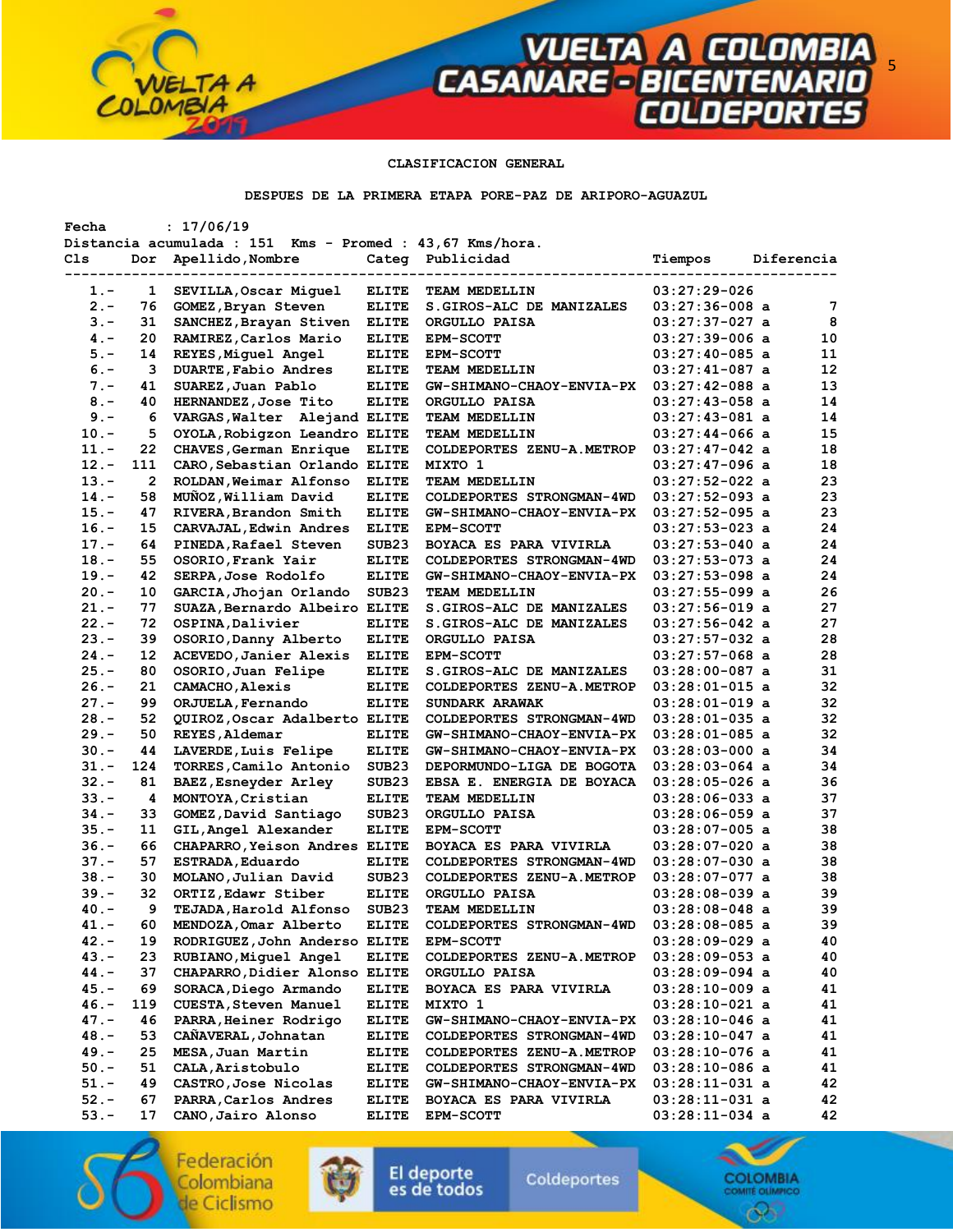#### **CLASIFICACION GENERAL**

**VUELTA A COLOMBIA<br>CASANARE - BICENTENARIO<br>COLDEPORTES** 

#### **DESPUES DE LA PRIMERA ETAPA PORE-PAZ DE ARIPORO-AGUAZUL**

| Fecha    |     | : 17/06/19                                               |                   |                            |                  |            |      |
|----------|-----|----------------------------------------------------------|-------------------|----------------------------|------------------|------------|------|
|          |     | Distancia acumulada : 151 Kms - Promed : 43,67 Kms/hora. |                   |                            |                  |            |      |
| Cls      | Dor | Apellido, Nombre                                         |                   | Categ Publicidad           | Tiempos          | Diferencia |      |
|          |     |                                                          |                   |                            |                  |            |      |
| $54. -$  | 13  | MONTAÑA, Fredy Emir                                      | <b>ELITE</b>      | <b>EPM-SCOTT</b>           | $03:28:11-043$ a |            | 42   |
| $55. -$  | 107 | OROZCO, Mauricio                                         | <b>ELITE</b>      | <b>FUERZAS ARMADAS</b>     | $03:28:11-088$ a |            | 42   |
| $56. -$  | 91  | PARRA, Edwim Arnulfo                                     | <b>ELITE</b>      | SUNDARK ARAWAK             | $03:28:12-089$ a |            | 43   |
| $57. -$  | 92  | TIBAQUIRA, George Brand ELITE                            |                   | SUNDARK ARAWAK             | $03:28:14-000$ a |            | 45   |
| $58. -$  | 112 | CHIA, Luis Carlos                                        | SUB <sub>23</sub> | MIXTO 1                    | 03:28:14-099 a   |            | 45   |
| $59. -$  | 28  | CAMARGO, Diego Andres                                    | SUB <sub>23</sub> | COLDEPORTES ZENU-A.METROP  | $03:28:15-003$ a |            | 46   |
| $60 -$   | 48  | CARDONA, Wilson Steeven ELITE                            |                   | GW-SHIMANO-CHAOY-ENVIA-PX  | $03:28:15-004$ a |            | 46   |
| $61. -$  | 82  | MOGOLLON, Miguel Angel                                   | SUB <sub>23</sub> | EBSA E. ENERGIA DE BOYACA  | $03:28:15-005$ a |            | 46   |
| $62 -$   | 7   | CHALAPUD, Robinson Edua ELITE                            |                   | TEAM MEDELLIN              | $03:28:15-020$ a |            | 46   |
| $63 -$   | 73  | CONTRERAS, Yuber Albert ELITE                            |                   | S.GIROS-ALC DE MANIZALES   | $03:28:15-045$ a |            | 46   |
| $64. -$  | 114 | <b>DUARTE, Alvaro</b>                                    | <b>ELITE</b>      | MIXTO 1                    | $03:28:15-047$ a |            | 46   |
| $65. -$  | 100 | GUTIERREZ, Daniel                                        | SUB <sub>23</sub> | SUNDARK ARAWAK             | $03:28:15-076$ a |            | 46   |
| $66. -$  | 54  | CANO, Diego Fernando                                     | <b>ELITE</b>      | COLDEPORTES STRONGMAN-4WD  | $03:28:15-077$ a |            | 46   |
| $67. -$  | 36  | MONTIEL, Rafael Anibal                                   | <b>ELITE</b>      | ORGULLO PAISA              | 03:28:16-004 a   |            | 47   |
|          |     |                                                          |                   |                            |                  |            | 47   |
| $68 -$   | 121 | <b>JAMAICA, Javier Ernesto ELITE</b>                     |                   | DEPORMUNDO-LIGA DE BOGOTA  | $03:28:16-052$ a |            |      |
| $69. -$  | 90  | OCHOA, Diego Antonio                                     | <b>ELITE</b>      | EBSA E. ENERGIA DE BOYACA  | $03:28:17-009$ a |            | 48   |
| $70. -$  | 105 | QUICENO, Luis Hernan                                     | <b>ELITE</b>      | <b>FUERZAS ARMADAS</b>     | $03:28:17-073$ a |            | 48   |
| $71. -$  | 16  | SARMIENTO, Jose Cayetan ELITE                            |                   | <b>EPM-SCOTT</b>           | $03:28:17-084$ a |            | 48   |
| $72 -$   | 70  | MATEUS, Cesar Augusto                                    | SUB <sub>23</sub> | BOYACA ES PARA VIVIRLA     | $03:28:18-023$ a |            | 49   |
| $73. -$  | 29  | RENDON, Juan Tito                                        | SUB <sub>23</sub> | COLDEPORTES ZENU-A. METROP | $03:28:18-038$ a |            | 49   |
| $74. -$  | 93  | CARRERO, Juan Jose De J ELITE                            |                   | SUNDARK ARAWAK             | 03:28:18-087 a   |            | 49   |
| $75. -$  | 63  | RIVERA, Oscar Javier                                     | <b>ELITE</b>      | BOYACA ES PARA VIVIRLA     | $03:28:19-065$ a |            | 50   |
| $76. -$  | 97  | GUERRERO, Juan Diego                                     | SUB <sub>23</sub> | SUNDARK ARAWAK             | $03:28:20-043$ a |            | 51   |
| $77. -$  | 68  | MANCIPE, Diego German                                    | <b>ELITE</b>      | BOYACA ES PARA VIVIRLA     | $03:28:20-093$ a |            | 51   |
| $78. -$  | 78  | HOYOS, Juan Diego                                        | <b>ELITE</b>      | S. GIROS-ALC DE MANIZALES  | $03:28:20-094$ a |            | 51   |
| $79. -$  | 26  | MARTINEZ, Luis Miquel                                    | <b>ELITE</b>      | COLDEPORTES ZENU-A.METROP  | $03:28:21-021$ a |            | 52   |
| $80 -$   | 8   | BELTRAN, Edward Alexand ELITE                            |                   | TEAM MEDELLIN              | $03:28:21-050$ a |            | 52   |
| $81. -$  | 71  | MORENO, Salvador                                         | <b>ELITE</b>      | S. GIROS-ALC DE MANIZALES  | $03:28:21-084$ a |            | 52   |
| $82 -$   | 38  | VILLADA, Juan Esteban                                    | SUB <sub>23</sub> | ORGULLO PAISA              | $03:28:21-091$ a |            | 52   |
| $83 -$   | 43  | PEDRAZA, Walter Fernand ELITE                            |                   | GW-SHIMANO-CHAOY-ENVIA-PX  | $03:28:22-007$ a |            | 53   |
| $84. -$  | 118 | PUIN, Marcos Giovany                                     | SUB <sub>23</sub> | MIXTO 1                    | $03:28:23-012$ a |            | 54   |
|          |     |                                                          |                   |                            |                  |            | 54   |
| $85. -$  | 59  | PEDROZA, Andres Camilo                                   | <b>ELITE</b>      | COLDEPORTES STRONGMAN-4WD  | $03:28:23-038$ a |            |      |
| $86. -$  | 98  | ROMERO, Ivan Felipe                                      | SUB <sub>23</sub> | SUNDARK ARAWAK             | $03:28:23-066$ a |            | 54   |
| $87. -$  | 102 | MENDOZA, Miquel Andres                                   | <b>ELITE</b>      | <b>FUERZAS ARMADAS</b>     | $03:28:24-018$ a |            | 55   |
| $88. -$  | 120 | JARAMILLO, Remberto                                      | <b>ELITE</b>      | MIXTO 1                    | $03:28:24-098$ a |            | 55   |
| $89. -$  | 117 | RABON, Albeiro                                           | <b>ELITE</b>      | MIXTO 1                    | $03:28:25-095$ a |            | 56   |
| $90 -$   | 56  | PEREZ, Jeferson                                          | <b>ELITE</b>      | COLDEPORTES STRONGMAN-4WD  | $03:28:27-001$ a |            | 58   |
| $91. -$  | 75  | RUIZ, Alejandro                                          | <b>ELITE</b>      | S. GIROS-ALC DE MANIZALES  | $03:28:28-015$ a |            | 59   |
| $92 -$   | 115 | PEREZ, Wilmar Jahir                                      | <b>ELITE</b>      | MIXTO 1                    | $03:28:28-023$ a |            | 59   |
| $93 -$   | 62  | ORTEGA, Robinson Armand ELITE                            |                   | BOYACA ES PARA VIVIRLA     | 03:28:28-085 a   |            | 59   |
| $94. -$  | 88  | VELANDIA, Carlos Andres SUB23                            |                   | EBSA E. ENERGIA DE BOYACA  | $03:28:29-046$ a |            | 1:00 |
| $95. -$  | 122 | SANCHEZ, German David                                    | SUB <sub>23</sub> | DEPORMUNDO-LIGA DE BOGOTA  | 03:28:30-036 a   |            | 1:01 |
| $96. -$  | 95  | FUENTES, Fabian Camilo                                   | SUB <sub>23</sub> | SUNDARK ARAWAK             | 03:28:30-038 a   |            | 1:01 |
| $97. -$  | 61  | SUESCA, Marco Tulio                                      | <b>ELITE</b>      | BOYACA ES PARA VIVIRLA     | $03:28:30-089$ a |            | 1:01 |
| $98. -$  | 85  | FANDIÑO, Juan Sebastian SUB23                            |                   | EBSA E. ENERGIA DE BOYACA  | $03:28:31-032$ a |            | 1:02 |
| $99. -$  | 84  | IGUAVITA, Jhon Ricardo                                   | SUB <sub>23</sub> | EBSA E. ENERGIA DE BOYACA  | $03:28:31-074$ a |            | 1:02 |
| $100. -$ | 94  | TOBAR, Cristian Camilo                                   | <b>ELITE</b>      | SUNDARK ARAWAK             | $03:28:32-011$ a |            | 1:03 |
| $101. -$ | 125 | ARCINIEGAS, Fabian                                       | SUB <sub>23</sub> | DEPORMUNDO-LIGA DE BOGOTA  | $03:28:32-034$ a |            | 1:03 |
| $102. -$ | 45  | ALZATE, Carlos Eduardo                                   | <b>ELITE</b>      | GW-SHIMANO-CHAOY-ENVIA-PX  | $03:28:33-008$ a |            | 1:04 |
| $103. -$ | 108 | <b>GARCIA, Mateo</b>                                     | <b>ELITE</b>      | <b>FUERZAS ARMADAS</b>     | $03:28:33-071$ a |            | 1:04 |
|          | 83  |                                                          |                   |                            |                  |            |      |
| $104.-$  |     | SOLER, Carlos Herney                                     | SUB <sub>23</sub> | EBSA E. ENERGIA DE BOYACA  | 03:28:34-041 a   |            | 1:05 |
| $105. -$ | 131 | CERQUERA, William Anton ELITE                            |                   | LICICLISMO HUILA           | $03:28:35-010$ a |            | 1:06 |
| $106. -$ | 141 | URBANO, Jerson Ruben                                     | <b>ELITE</b>      | TEAM SAITEL ECUADOR        | $03:28:35-032$ a |            | 1:06 |
| $107. -$ | 74  | TABARES, Jordan Felipe                                   | <b>ELITE</b>      | S. GIROS-ALC DE MANIZALES  | 03:28:36-032 a   |            | 1:07 |

Federación<br>Colombiana de Ciclismo

۰

 $TAA$ 



El deporte<br>es de todos

Coldeportes



6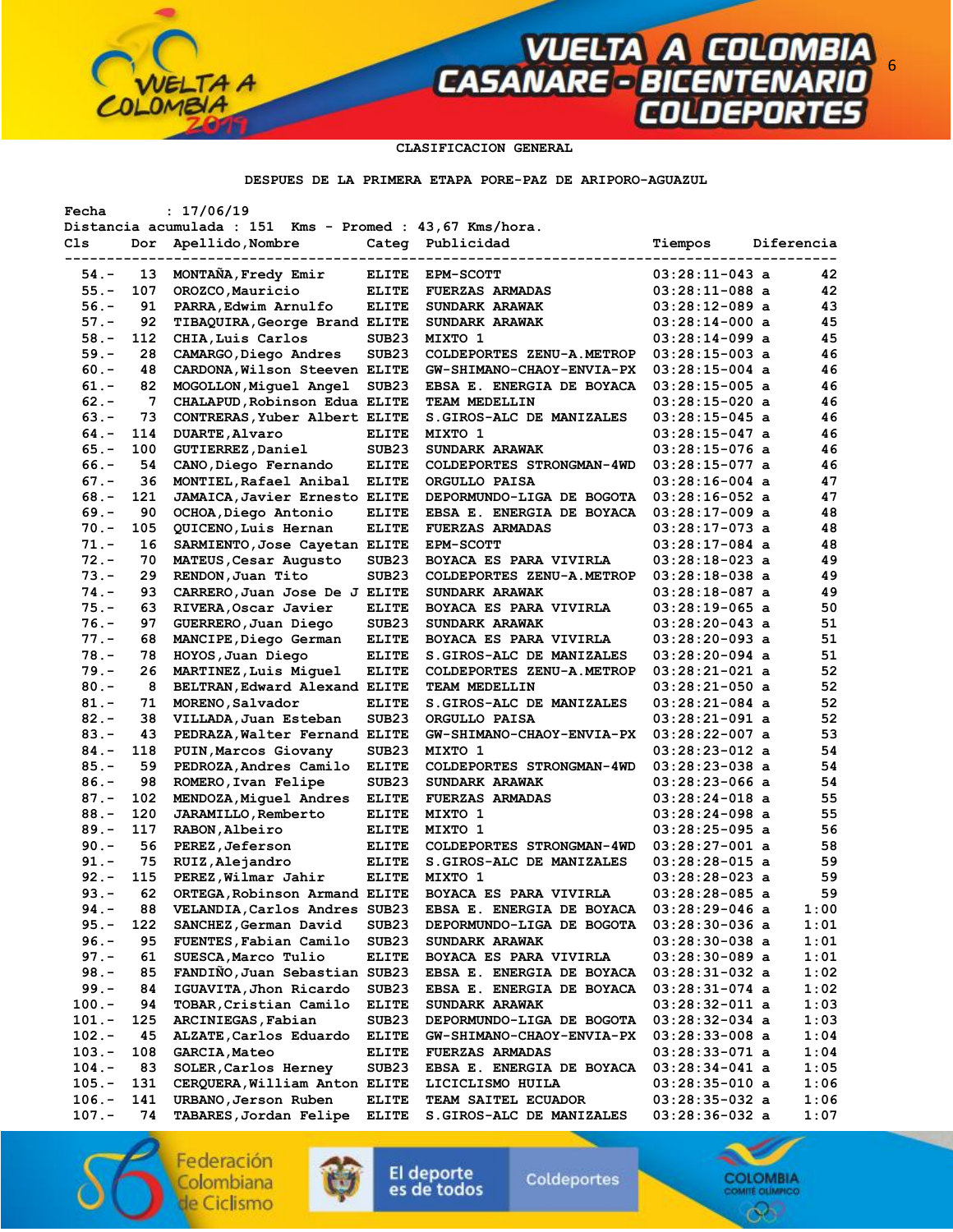

**VUELTA A COLOMBIA<br>FASANARE - BICENTENARIO<br>COLDEPORTES** 

#### **DESPUES DE LA PRIMERA ETAPA PORE-PAZ DE ARIPORO-AGUAZUL**

| Fecha                                                    |     | : 17/06/19                           |                   |                           |                  |  |            |  |  |
|----------------------------------------------------------|-----|--------------------------------------|-------------------|---------------------------|------------------|--|------------|--|--|
| Distancia acumulada : 151 Kms - Promed : 43,67 Kms/hora. |     |                                      |                   |                           |                  |  |            |  |  |
| C <sub>1s</sub>                                          | Dor | Apellido, Nombre                     |                   | Categ Publicidad          | Tiempos          |  | Diferencia |  |  |
|                                                          |     |                                      |                   |                           |                  |  |            |  |  |
| $108. -$                                                 | 35  | CANO, Kevin Jhoan                    | SUB <sub>23</sub> | ORGULLO PAISA             | $03:28:36-036$ a |  | 1:07       |  |  |
| $109. -$                                                 | 126 | PACHON, Oscar Mauricio               | <b>ELITE</b>      | DEPORMUNDO-LIGA DE BOGOTA | $03:28:36-060$ a |  | 1:07       |  |  |
| $110. -$                                                 | 134 | APARICIO, Jair Antonio               | <b>ELITE</b>      | LICICLISMO HUILA          | $03:28:37-030$ a |  | 1:08       |  |  |
| $111. -$                                                 | 18  | ORDONEZ, Santiago                    | SUB <sub>23</sub> | <b>EPM-SCOTT</b>          | $03:28:37-033$ a |  | 1:08       |  |  |
| $112. -$                                                 | 106 | <b>QUETAMA, Yeisson Ubarle ELITE</b> |                   | <b>FUERZAS ARMADAS</b>    | $03:28:38-010$ a |  | 1:09       |  |  |
| $113 -$                                                  | 103 | VARELA, Freddy Jovany                | <b>ELITE</b>      | <b>FUERZAS ARMADAS</b>    | $03:28:38-016$ a |  | 1:09       |  |  |
| $114. -$                                                 | 86  | MORENO, Elkin Eliecer                | SUB23             | EBSA E. ENERGIA DE BOYACA | $03:28:38-023$ a |  | 1:09       |  |  |
| $115. -$                                                 | 136 | AROCA, Jose Camilo                   | <b>ELITE</b>      | LICICLISMO HUILA          | $03:28:39-076$ a |  | 1:10       |  |  |
| $116. -$                                                 | 65  | BOTHIA, Ivan Dario                   | <b>ELITE</b>      | BOYACA ES PARA VIVIRLA    | $03:28:41-008$ a |  | 1:12       |  |  |
| $117. -$                                                 | 132 | GONZALEZ, Javier Steven ELITE        |                   | LICICLISMO HUILA          | $03:28:43-013$ a |  | 1:14       |  |  |
| $118. -$                                                 | 109 | ARANGO, Edwin Leonardo               | <b>ELITE</b>      | <b>FUERZAS ARMADAS</b>    | $03:28:44-008$ a |  | 1:15       |  |  |
| $119. -$                                                 | 142 | DIAZ, Edison Javier                  | <b>ELITE</b>      | TEAM SAITEL ECUADOR       | $03:28:44-020$ a |  | 1:15       |  |  |
| $120 -$                                                  | 34  | <b>URIBE, Mateo</b>                  | <b>ELITE</b>      | ORGULLO PAISA             | $03:28:47-054$ a |  | 1:18       |  |  |
| $121 -$                                                  | 128 | AUSIQUE, Jose Manuel                 | SUB <sub>23</sub> | DEPORMUNDO-LIGA DE BOGOTA | $03:28:50-071$ a |  | 1:21       |  |  |
| $122 -$                                                  | 127 | CASTRO, Wilmar Andres                | <b>ELITE</b>      | DEPORMUNDO-LIGA DE BOGOTA | $03:28:52-003$ a |  | 1:23       |  |  |
| $123 -$                                                  | 145 | VILLAREAL, Esteban Davi ELITE        |                   | TEAM SAITEL ECUADOR       | $03:28:54-033$ a |  | 1:25       |  |  |
| $124. -$                                                 | 113 | BUSTOS, Cristian Yesid               | SUB <sub>23</sub> | MIXTO 1                   | $03:28:58-048$ a |  | 1:29       |  |  |
| $125. -$                                                 | 144 | CUASQUER, Clever Alirio ELITE        |                   | TEAM SAITEL ECUADOR       | $03:29:00-007$ a |  | 1:31       |  |  |
| $126. -$                                                 | 130 | ZURATA, Wilmer Andres                | <b>ELITE</b>      | DEPORMUNDO-LIGA DE BOGOTA | $03:29:00-039$ a |  | 1:31       |  |  |
| $127. -$                                                 | 79  | CUERVO, Cristian David               | <b>ELITE</b>      | S. GIROS-ALC DE MANIZALES | $03:29:00-043$ a |  | 1:31       |  |  |
| $128 -$                                                  | 129 | DELGADO, Hector Javier               | <b>ELITE</b>      | DEPORMUNDO-LIGA DE BOGOTA | $03:29:03-038$ a |  | 1:34       |  |  |
| $129. -$                                                 | 123 | QUESADA, Ivan Ricardo                | SUB <sub>23</sub> | DEPORMUNDO-LIGA DE BOGOTA | $03:29:05-098$ a |  | 1:36       |  |  |
| $130 -$                                                  | 27  | SARMIENTO, Johnatan Fer ELITE        |                   | COLDEPORTES ZENU-A.METROP | $03:29:07-002$ a |  | 1:38       |  |  |
| $131 -$                                                  | 143 | MONTALVO, Diego Samuel               | SUB23             | TEAM SAITEL ECUADOR       | $03:29:11-066$ a |  | 1:42       |  |  |
| $132 -$                                                  | 146 | PASTAS, Jhon Albert                  | <b>ELITE</b>      | TEAM SAITEL ECUADOR       | $03:29:16-053$ a |  | 1:47       |  |  |
| $133 -$                                                  | 104 | BOBADILLA, Duban Camilo SUB23        |                   | <b>FUERZAS ARMADAS</b>    | $03:29:36-048$ a |  | 2:07       |  |  |
| $134 -$                                                  | 133 | BERNAL, Jose Angel                   | <b>ELITE</b>      | LICICLISMO HUILA          | $03:29:36-093$ a |  | 2:07       |  |  |
| $135. -$                                                 | 110 | MALDONADO, Yeison                    | SUB <sub>23</sub> | <b>FUERZAS ARMADAS</b>    | $03:29:51-065$ a |  | 2:22       |  |  |
| $136. -$                                                 | 116 | GOMEZ, Alvaro Yamid                  | <b>ELITE</b>      | MIXTO 1                   | $03:30:11-047$ a |  | 2:42       |  |  |
| $137. -$                                                 | 101 | <b>AVILA, Jhon Fredy</b>             | <b>ELITE</b>      | <b>FUERZAS ARMADAS</b>    | $03:44:18-014$ a |  | 16:49      |  |  |



۰

 $TAA$ 



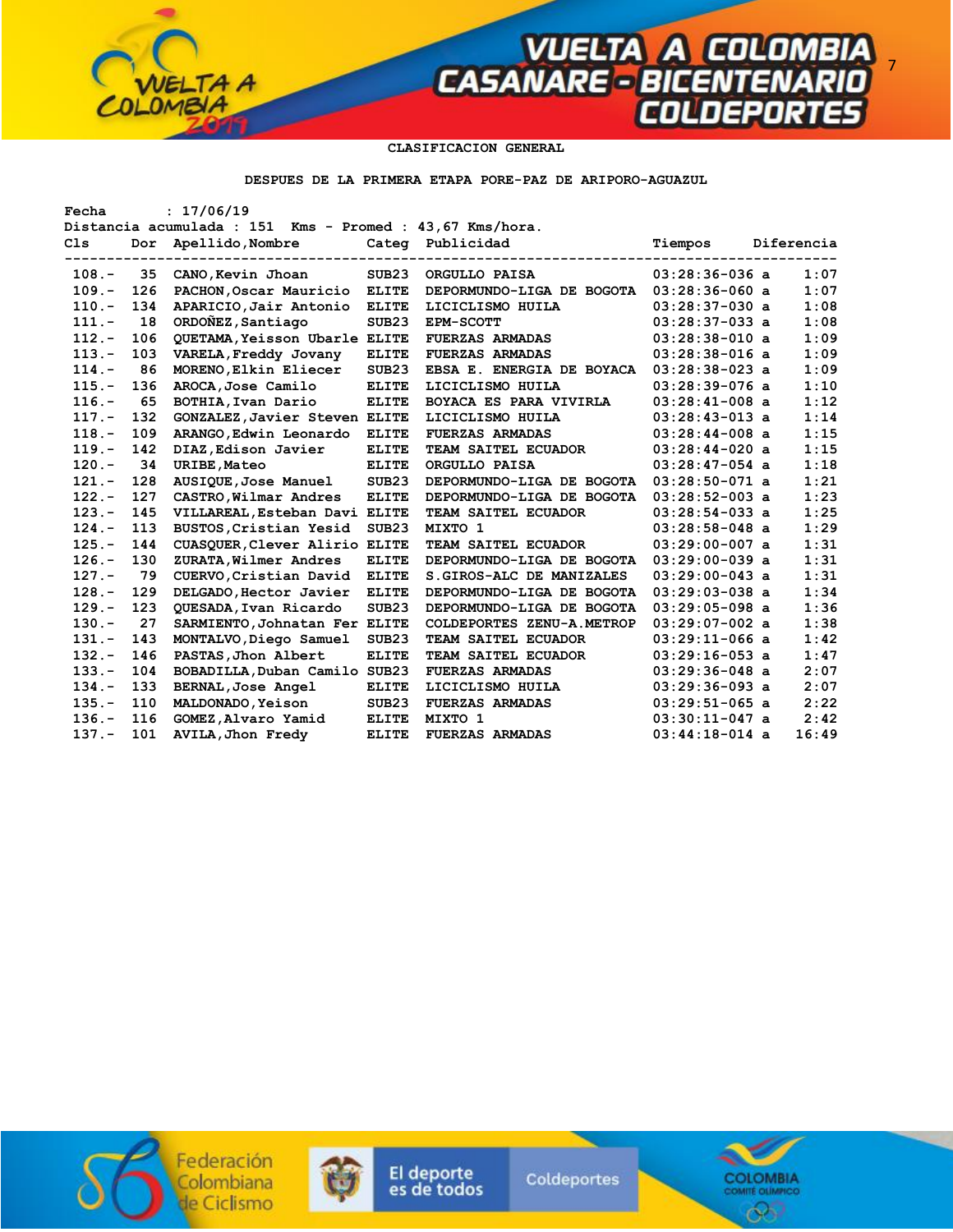8

## **CLASIFICACION GENERAL SUB 23**

| C1s     |     | Dor Apellido, Nombre          |                   | Categ Publicidad          | Tiempos          | Diferencia |                   |
|---------|-----|-------------------------------|-------------------|---------------------------|------------------|------------|-------------------|
| $1. -$  | 64  | PINEDA, Rafael Steven         | SUB <sub>23</sub> | BOYACA ES PARA VIVIRLA    | $03:27:53-040$   |            |                   |
| $2 -$   | 10  | GARCIA, Jhojan Orlando        | SUB23             | TEAM MEDELLIN             | $03:27:55-099$ a |            | $\overline{2}$    |
| $3 -$   | 124 | TORRES, Camilo Antonio        | SUB <sub>23</sub> | DEPORMUNDO-LIGA DE BOGOTA | $03:28:03-064$ a |            | 10                |
| $4 -$   | 81  | BAEZ, Esneyder Arley          | SUB <sub>23</sub> | EBSA E. ENERGIA DE BOYACA | $03:28:05-026$ a |            | $12 \overline{ }$ |
| $5. -$  | 33  | GOMEZ, David Santiago         | SUB <sub>23</sub> | ORGULLO PAISA             | $03:28:06-059$ a |            | 13                |
| $6. -$  | 30  | MOLANO, Julian David          | SUB <sub>23</sub> | COLDEPORTES ZENU-A.METROP | $03:28:07-077$ a |            | 14                |
| $7 -$   | 9   | TEJADA, Harold Alfonso        | SUB <sub>23</sub> | TEAM MEDELLIN             | $03:28:08-048$ a |            | 15                |
| $8 -$   | 112 | CHIA, Luis Carlos             | SUB23             | MIXTO 1                   | $03:28:14-099$ a |            | 21                |
| $9 -$   | 28  | CAMARGO, Diego Andres         | SUB <sub>23</sub> | COLDEPORTES ZENU-A.METROP | $03:28:15-003$ a |            | 22                |
| $10. -$ | 82  | MOGOLLON, Miquel Angel        | SUB <sub>23</sub> | EBSA E. ENERGIA DE BOYACA | $03:28:15-005$ a |            | 22                |
| $11. -$ | 100 | <b>GUTIERREZ, Daniel</b>      | SUB <sub>23</sub> | SUNDARK ARAWAK            | $03:28:15-076$ a |            | 22                |
| $12 -$  | 70  | MATEUS, Cesar Augusto         | SUB <sub>23</sub> | BOYACA ES PARA VIVIRLA    | $03:28:18-023$ a |            | 25                |
| $13 -$  | 29  | RENDON, Juan Tito             | SUB <sub>23</sub> | COLDEPORTES ZENU-A.METROP | $03:28:18-038$ a |            | 25                |
| $14. -$ | 97  | GUERRERO, Juan Diego          | SUB <sub>23</sub> | SUNDARK ARAWAK            | $03:28:20-043$ a |            | 27                |
| $15. -$ | 38  | VILLADA, Juan Esteban         | SUB <sub>23</sub> | ORGULLO PAISA             | $03:28:21-091$ a |            | 28                |
| $16. -$ | 118 | PUIN, Marcos Giovany          | SUB <sub>23</sub> | MIXTO 1                   | $03:28:23-012$ a |            | 30                |
| $17. -$ | 98  | ROMERO, Ivan Felipe           | SUB <sub>23</sub> | SUNDARK ARAWAK            | $03:28:23-066$ a |            | 30                |
| $18. -$ | 88  | VELANDIA, Carlos Andres SUB23 |                   | EBSA E. ENERGIA DE BOYACA | $03:28:29-046$ a |            | 36                |
| $19. -$ | 122 | SANCHEZ, German David         | SUB <sub>23</sub> | DEPORMUNDO-LIGA DE BOGOTA | $03:28:30-036$ a |            | 37                |
| $20. -$ | 95  | FUENTES, Fabian Camilo        | SUB <sub>23</sub> | SUNDARK ARAWAK            | $03:28:30-038$ a |            | 37                |
| $21 -$  | 85  | FANDIÑO, Juan Sebastian SUB23 |                   | EBSA E. ENERGIA DE BOYACA | $03:28:31-032$ a |            | 38                |
| $22 -$  | 84  | IGUAVITA, Jhon Ricardo        | SUB <sub>23</sub> | EBSA E. ENERGIA DE BOYACA | $03:28:31-074$ a |            | 38                |
| $23 -$  | 125 | ARCINIEGAS, Fabian            | SUB23             | DEPORMUNDO-LIGA DE BOGOTA | $03:28:32-034$ a |            | 39                |
| $24. -$ | 83  | SOLER, Carlos Herney          | SUB <sub>23</sub> | EBSA E. ENERGIA DE BOYACA | $03:28:34-041$ a |            | 41                |
| $25. -$ | 35  | CANO, Kevin Jhoan             | SUB <sub>23</sub> | ORGULLO PAISA             | $03:28:36-036$ a |            | 43                |
| $26. -$ | 18  | ORDONEZ, Santiago             | SUB <sub>23</sub> | EPM-SCOTT                 | $03:28:37-033$ a |            | 44                |
| $27 -$  | 86  | MORENO, Elkin Eliecer         | SUB <sub>23</sub> | EBSA E. ENERGIA DE BOYACA | $03:28:38-023$ a |            | 45                |
| $28. -$ | 128 | AUSIQUE, Jose Manuel          | SUB <sub>23</sub> | DEPORMUNDO-LIGA DE BOGOTA | $03:28:50-071$ a |            | 57                |
| $29. -$ | 113 | BUSTOS, Cristian Yesid        | SUB <sub>23</sub> | MIXTO 1                   | $03:28:58-048$ a |            | 1:05              |
| $30 -$  | 123 | QUESADA, Ivan Ricardo         | SUB <sub>23</sub> | DEPORMUNDO-LIGA DE BOGOTA | $03:29:05-098$ a |            | 1:12              |
| $31 -$  | 143 | MONTALVO, Diego Samuel        | SUB <sub>23</sub> | TEAM SAITEL ECUADOR       | $03:29:11-066$ a |            | 1:18              |
| $32 -$  | 104 | BOBADILLA, Duban Camilo SUB23 |                   | <b>FUERZAS ARMADAS</b>    | $03:29:36-048$ a |            | 1:43              |
| $33 -$  | 110 | MALDONADO, Yeison             | SUB <sub>23</sub> | <b>FUERZAS ARMADAS</b>    | $03:29:51-065$ a |            | 1:58              |

# **CLASIFICACION GENERAL DE SPRINTS**

|   |       | 45 ALZATE, Carlos Eduardo | ELITE        | 8 Pts |  |
|---|-------|---------------------------|--------------|-------|--|
|   | 67    | PARRA, Carlos Andres      | <b>ELITE</b> | 3 Pts |  |
| 3 |       | 82 MOGOLLON, Miquel Angel | SUB23        | 3 Pts |  |
| 4 |       | 58 MUÑOZ, William David   | ELITE        | 2 Pts |  |
| 5 | 2     | ROLDAN, Weimar Alfonso    | ELITE        | 1 Pts |  |
|   | 6 120 | JARAMILLO, Remberto       | <b>ELITE</b> | 1 Pts |  |
|   |       |                           |              |       |  |



 $\bullet$ 

TA A



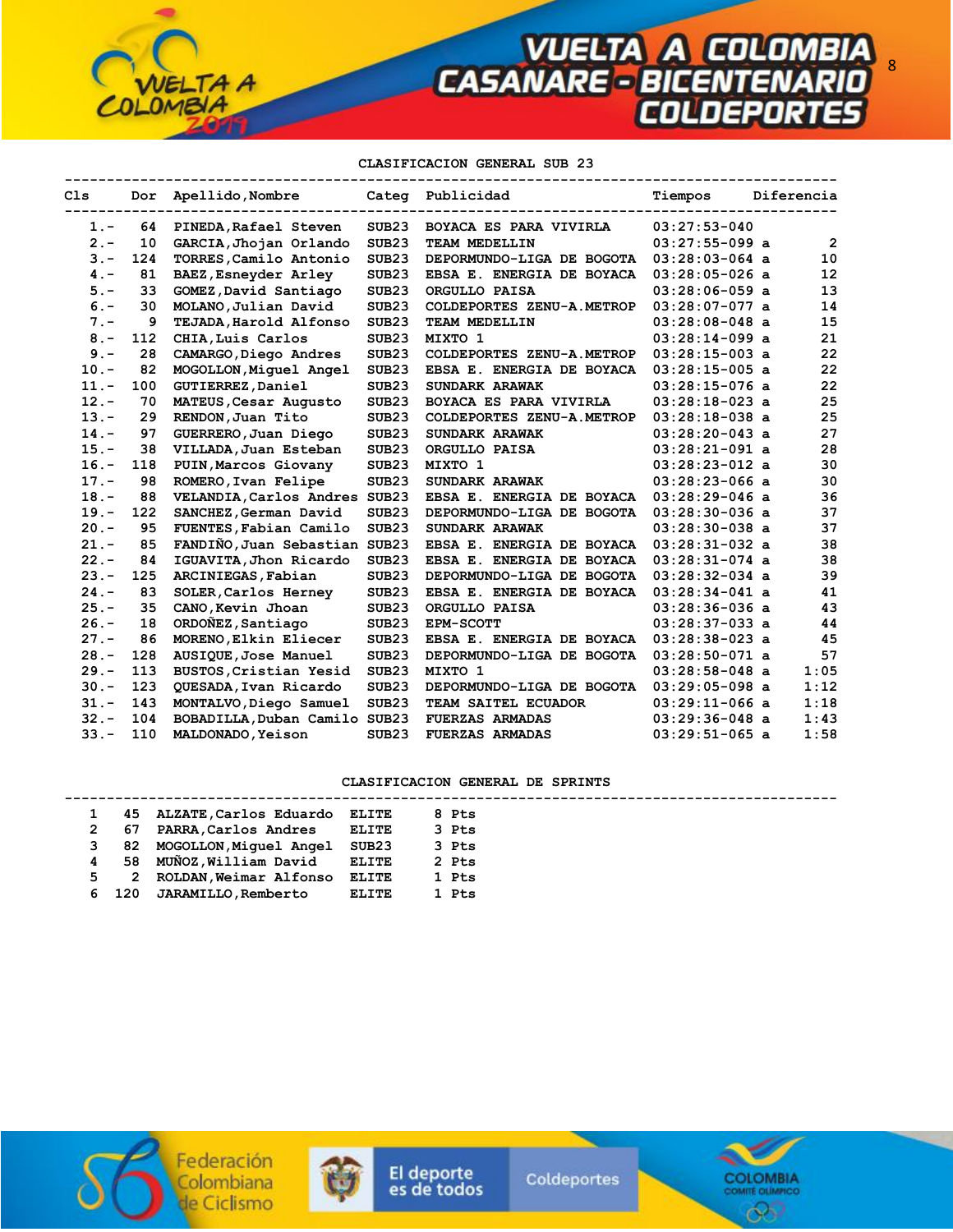

### **ORDEN DE VEHICULOS PARA LA SEGUNDA ETAPA**

 **--------------------------------------------------------------------------------------------** 

- **1 .- TEAM MEDELLIN**
- **2 .- S.GIROS-ALC DE MANIZALES**
- **3 .- ORGULLO PAISA**
- **4 .- EPM-SCOTT**
- **5 .- GW-SHIMANO-CHAOY-ENVIA-PX**
- **6 .- COLDEPORTES ZENU-A.METROP**
- **7 .- MIXTO 1**
- **8 .- COLDEPORTES STRONGMAN-4WD**
- **9 .- BOYACA ES PARA VIVIRLA**
- **10 .- SUNDARK ARAWAK**
- **11 .- DEPORMUNDO-LIGA DE BOGOTA**
- **12 .- EBSA E. ENERGIA DE BOYACA**
- **13 .- FUERZAS ARMADAS**
- **14 .- LICICLISMO HUILA**
- **15 .- TEAM SAITEL ECUADOR**





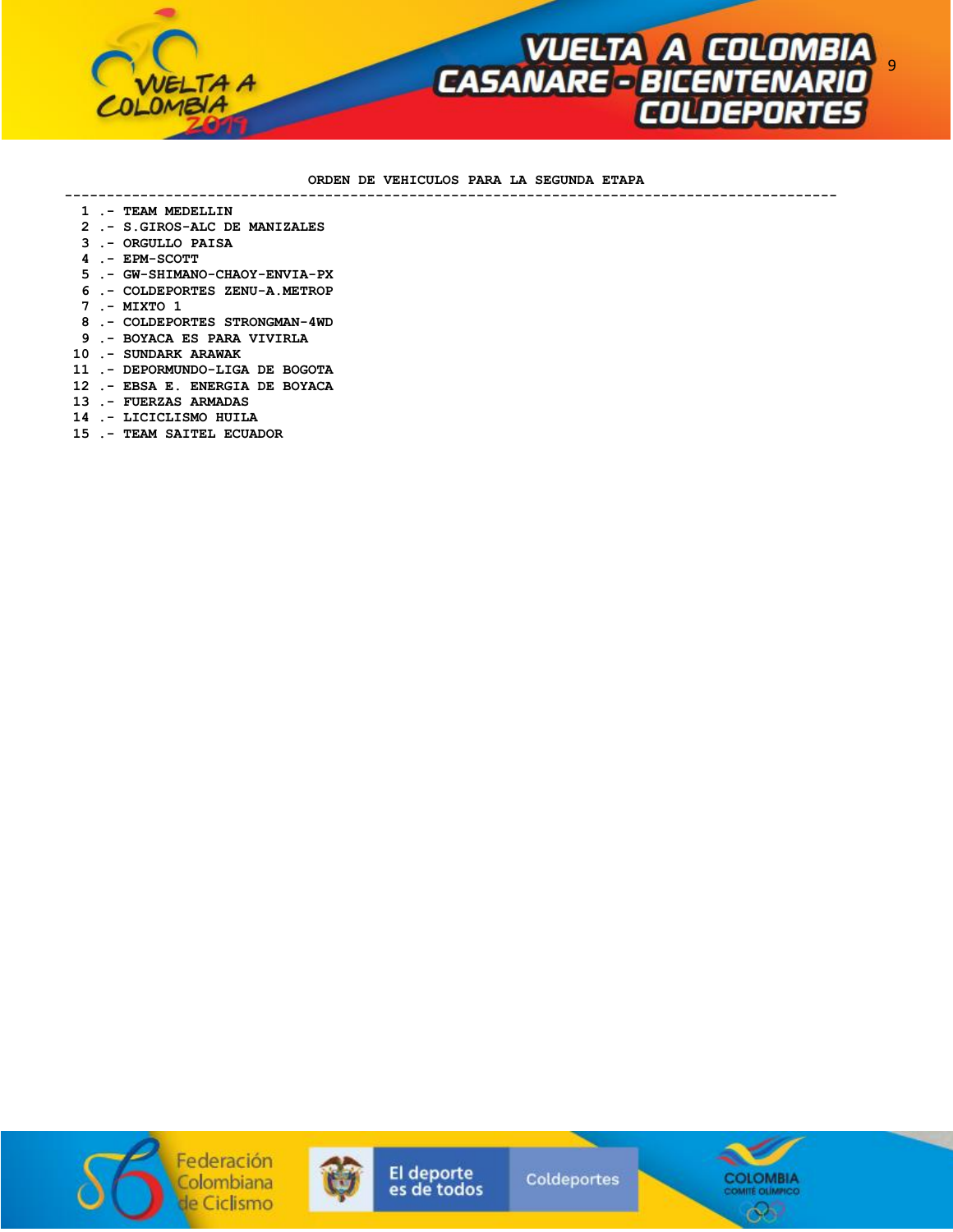**BOLETIN JURADO DE COMISARIOS** 

**VUELTA A COLOMBIA<br>CASANARE - BICENTENARIO<br>COLDEPORTES** 

**COMUNICADO 03** 

TA A

| PRIMERA ETAPA LUNES 17 DE JUNIO 2019                                 |                                                                                                                                  |                                                                                        |  |  |  |  |
|----------------------------------------------------------------------|----------------------------------------------------------------------------------------------------------------------------------|----------------------------------------------------------------------------------------|--|--|--|--|
|                                                                      | PORE-PAZ DE ARIPORO-REGRESO PORE-YOPAL-AGUAZUL 144.3 KM                                                                          |                                                                                        |  |  |  |  |
| RETIROS                                                              | <b>EL CORREDOR #24</b>                                                                                                           |                                                                                        |  |  |  |  |
| <b>SANCIONES</b>                                                     | PLACAS RJL 166                                                                                                                   | CON 30 "AL CORREDOR # 101 POR CORTE DE AIRE TRAS EL VEHICULO 13ª DE FUERZAS ARMADAS DE |  |  |  |  |
| MULTAS                                                               | CON LA SUMA DE \$50.000 AL CONDUCTOR DEL VEHICULO 13ª DE FUERZAS ARMADAS DE PLACAS RJL 166<br>POR CORTE DE AIRE AL CORREDOR #101 |                                                                                        |  |  |  |  |
| <b>LIMITE DE CLASIFICACION</b>                                       | <b>TIEMPO DEL GANADOR</b>                                                                                                        | 3:19:02                                                                                |  |  |  |  |
|                                                                      | LIMITE DE CLASIFICACION 10%                                                                                                      | 29:51                                                                                  |  |  |  |  |
|                                                                      | <b>TIEMPO DE CIERRE</b>                                                                                                          | 3:48:53                                                                                |  |  |  |  |
|                                                                      | <b>TIEMPO CORREDOR #135</b>                                                                                                      | 3:53:23                                                                                |  |  |  |  |
|                                                                      | SEGUNDA ETAPA MARTES 18 DE JUNIO 2019                                                                                            |                                                                                        |  |  |  |  |
| PAIPA-TUNJA-ARCABUCO-BARBOSA-SANTANA-VADORREAL-OIBA-SOCORRO 203.1 KM |                                                                                                                                  |                                                                                        |  |  |  |  |
| HORA DE SALIDA                                                       | 8:00 AM                                                                                                                          |                                                                                        |  |  |  |  |
| <b>CONTROL DE FIRMAS</b>                                             | ENTRE LAS 6:50 AM HASTA LAS 7:50 AM                                                                                              |                                                                                        |  |  |  |  |
| SITIO DE SALIDA                                                      | <b>KRA 21 PARQUE DE PAIPA</b>                                                                                                    |                                                                                        |  |  |  |  |
| KILOMETRO (0)                                                        | <b>SITIO DURAZNOS-BOMBA</b>                                                                                                      |                                                                                        |  |  |  |  |
| <b>SITIO DE LLEGADA</b>                                              | <b>KRA 15-PARQUE BBVA</b>                                                                                                        |                                                                                        |  |  |  |  |
| <b>SPRINTS SPECIALES</b>                                             | 1. UPTC-TUNJA KM 38.6                                                                                                            |                                                                                        |  |  |  |  |
|                                                                      | 2. CITE KM 113                                                                                                                   |                                                                                        |  |  |  |  |
|                                                                      | 3. VADORREAL-CANCHA KM 144.6                                                                                                     |                                                                                        |  |  |  |  |
| PREMIOS DE MONTAÑA                                                   | 1. ALTO DEL SOTE DE 3 CTG KM 48.3                                                                                                |                                                                                        |  |  |  |  |
|                                                                      | 2. ALTO DE GUAPOTA DE 3 CTG KM 178.2                                                                                             |                                                                                        |  |  |  |  |
| ABASTECIMIENTO                                                       | DESDE LOS VEHÍCULOS A PARTIR DEL KM 20 HASTA FALTANDO 20 KM PARA LA LLEGADA                                                      |                                                                                        |  |  |  |  |
|                                                                      | SALIDA LA Y DE BARBOSA KM 109.5 POR 1 KM                                                                                         |                                                                                        |  |  |  |  |





El deporte<br>es de todos

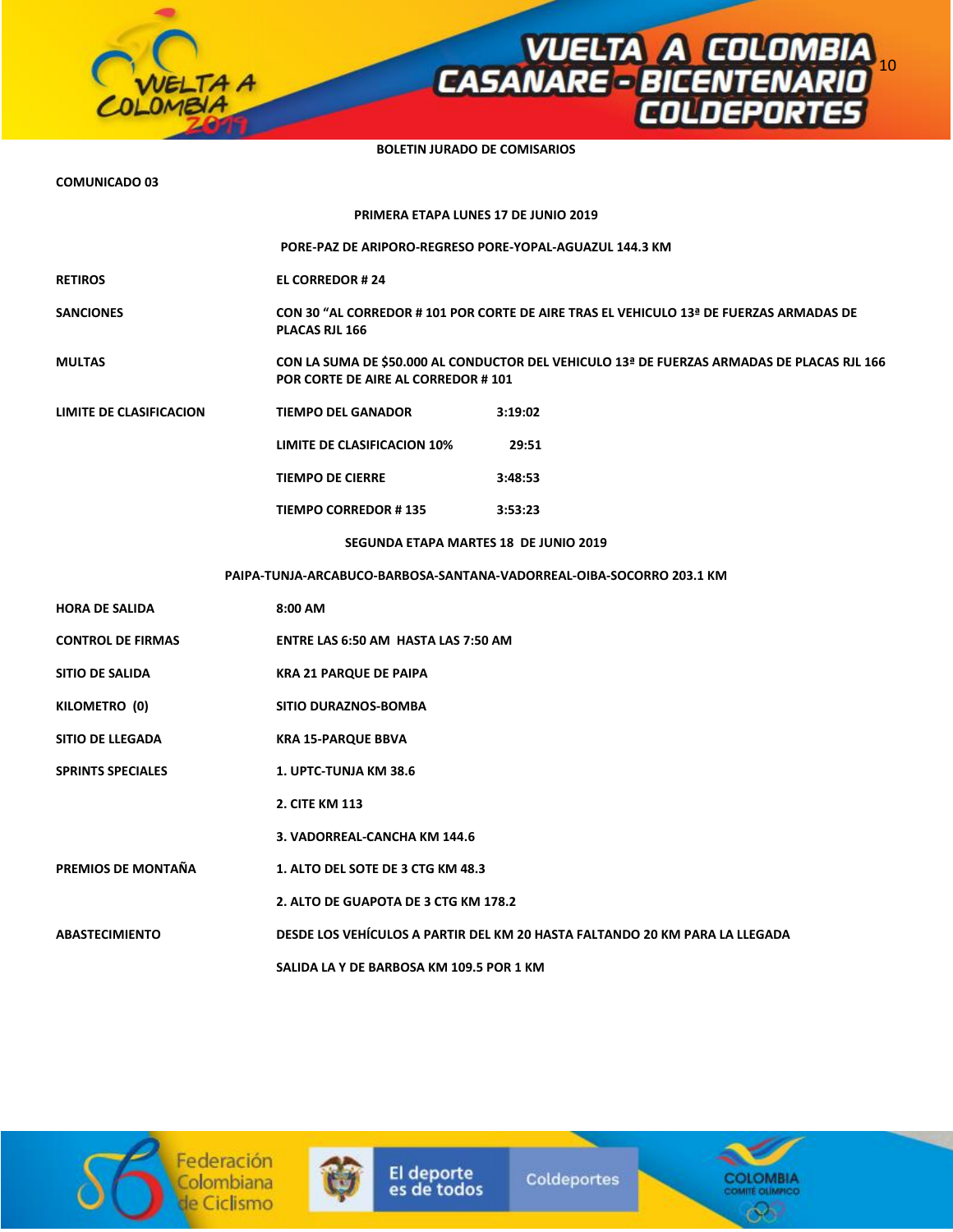

| LIMITE DE CLASIFICACION | 10 %                                                                                                                                                                                                                |
|-------------------------|---------------------------------------------------------------------------------------------------------------------------------------------------------------------------------------------------------------------|
| <b>NOTA</b>             | SE HARA UN LIMITE INTERMEDIO EN LA Y DE BARBOSA, LOS CORREDORES QUE AL PASO POR ALLI VAYAN<br>PERDIENDO 20 MINUTOS CON EL GRUPO PRINCIPAL SERAN RETIRADOS Y DEBERAN ENTREGAS SUS<br>NUMEROS AL COMISARIO ENCARGADO. |
| <b>CONTROL MÉDICO</b>   | <b>SITIO DE META</b>                                                                                                                                                                                                |

**FDO** 

**ORLANDO GUERRERO CASTRO HECTOR FABIO ARCILA ECHEVERRI RICARDO RUIZ GORDILLO** 

**COMISARIO DIRECTOR COMISARIO DE CARRERA 1 COMISARIO DE CARRERA 2** 







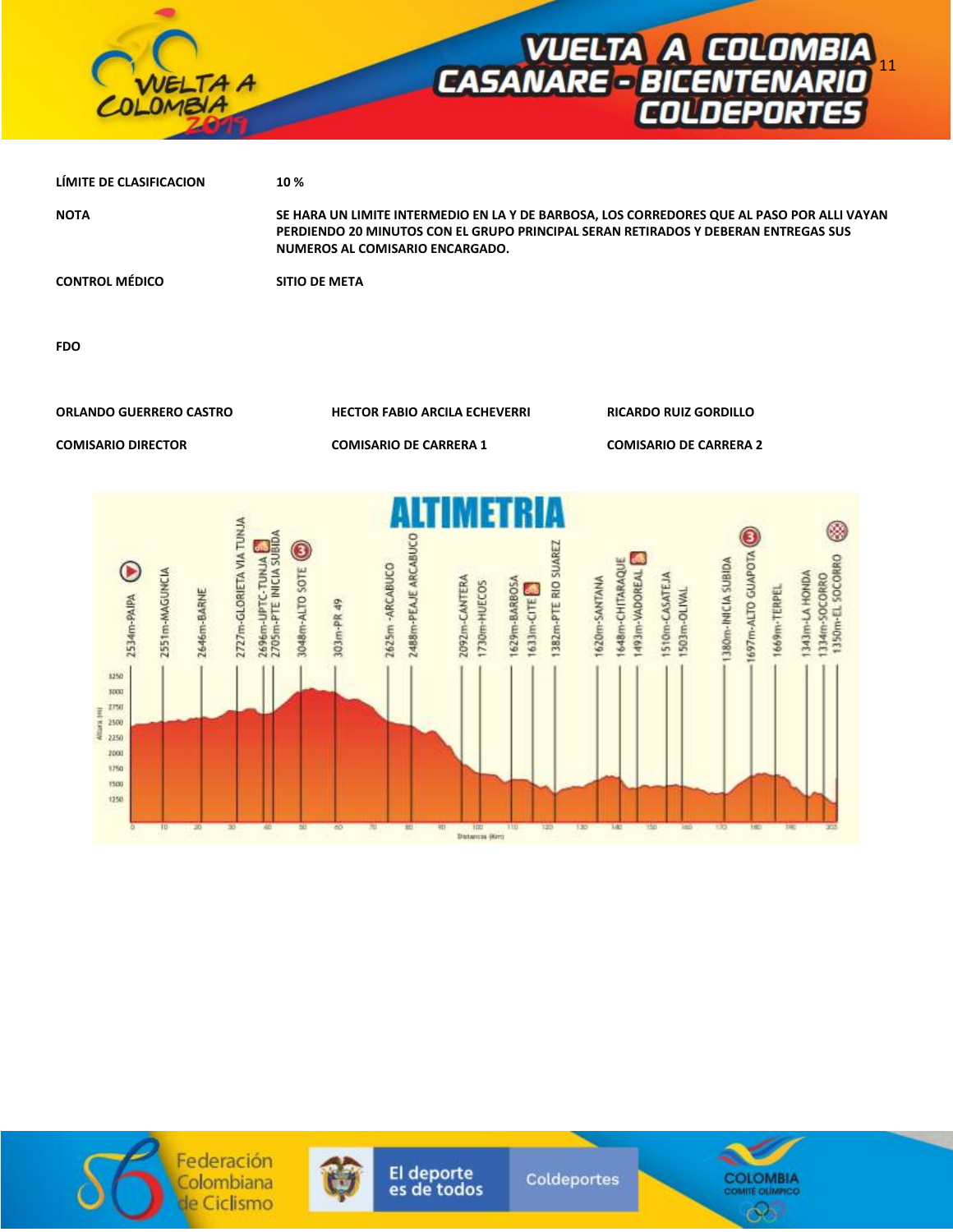

## **BOLETÍN DE DIRECCIÓN**

### **PORTADORES CAMISETAS DE LÍDERES**

| <b>MODALIDAD</b>                  | <b>TITULAR</b>                   | <b>PORTADOR</b>                  |
|-----------------------------------|----------------------------------|----------------------------------|
| <b>LIDER GENERAL</b>              | <b>OSCAR SEVILLA</b>             | <b>OSCAR SEVILLA</b>             |
| <b>COLDEPORTES</b>                | TEAM MEDELLIN                    | <b>TEAM MEDELLIN</b>             |
| <b>LIDER DE PUNTOS</b>            | <b>WILLIAM MUÑOZ</b>             | <b>WEIMAR ROLDAN</b>             |
| <b>ANDINA</b>                     | <b>COLDEPORTES STRONGMAN</b>     | <b>TEAM MEDELLIN</b>             |
| LÍDER DE MONTAÑA                  | <b>BRAYAN GOMEZ</b>              | <b>BRAYAN GOMEZ</b>              |
| <b>BANCO AGRARIO DE COLOMBIA</b>  | SUPERGIROS-ALC DE MANIZALES      | SUPERGIROS-ALC DE MANIZALES      |
| <b>LÍDER SPRINTS</b>              | <b>CARLOS ALZATE</b>             | <b>CARLOS ALZATE</b>             |
| <b>BOYACA ES PARA VIVIRLA</b>     | <b>GW SHIMAO-CHAOYANG-ENVIA</b>  | <b>GW SHIMAO-CHAOYANG-ENVIA</b>  |
| <b>LÍDER SUB23</b>                | RAFAEL PINEDA                    | <b>RAFAEL PINEDA</b>             |
| <b>INDER ALCALDIA DE MEDELLIN</b> | <b>BOYACA ES PARA VIVIRLA</b>    | <b>BOYACA ES PARA VIVIRLA</b>    |
| <b>GANADOR ETAPA</b>              | <b>WILLIAM MUÑOZ</b>             | <b>WILLIAM MUÑOZ</b>             |
| <b>GOBERNACIÓN DE CASANARE</b>    | <b>COLDEPORTES STRONGMAN</b>     | <b>COLDEPORTES STRONGMAN</b>     |
| <b>COMBATIVIDAD</b>               | <b>MIGUEL MOGOLLON</b>           | <b>MIGUEL MOGOLLON</b>           |
| <b>MANZANA POSTOBON</b>           | <b>EBSA-E. ENERGIA DE BOYACA</b> | <b>EBSA-E. ENERGIA DE BOYACA</b> |

**FDO** 

**JORGE MAURICIO VARGAS CARREÑO GRAL. RODOLFO PALOMINO LOPEZ** 

**DIRECTOR GENERAL SUBDIRECTOR GENERAL** 

**JOSÉ ÁNGEL CALDERÓN TRIVIÑO** 

**SISTEMATIZACIÓN**